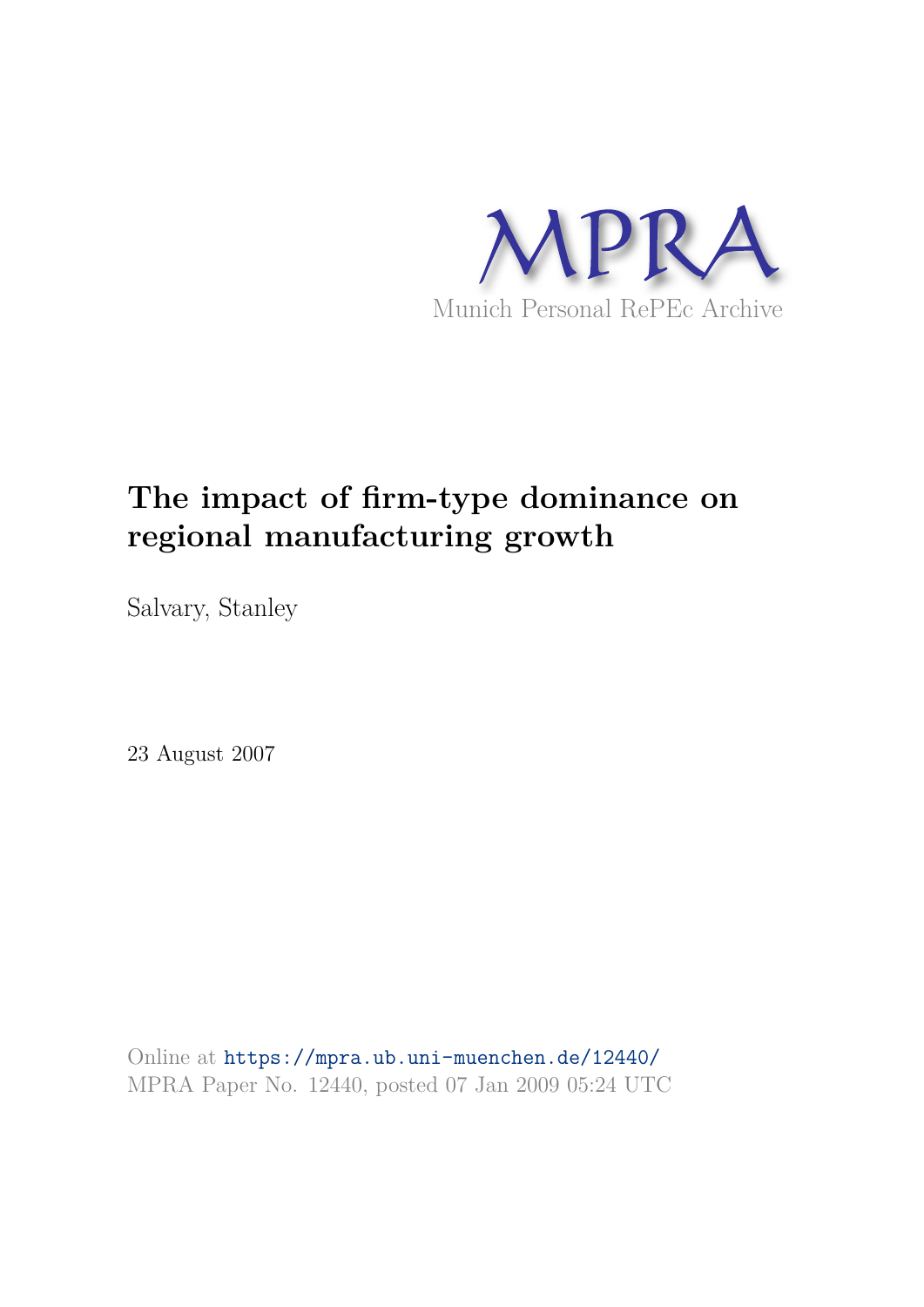#### **THE IMPACT OF FIRM-TYPE DOMINANCE ON REGIONAL MANUFACTURING GROWTH**

#### **Stanley C. W. Salvary**

#### **ABSTRACT**

Availability of financial capital and location decisions are variables that influence regional manufacturing output. This study maintains that a region's manufacturing growth depends upon the region's *firm-type dominance.* That is*,* the type of firms that dominate the region's manufacturing output can be classified as non-local (national or foreign - NF) vs. local and large vs. small. Accordingly, for policy analysis, regions can be classified by *firm-type dominance*. This distinction is important since, invariably, location decision options and availability of financial capital are more favourable for the larger NF firms than for local firms. In an attempt to assess the impact of *firm-type dominance,* this study draws upon the *dominant industry model* [Salvary 1987] which has established that, in any given region, there is a dominant industry (the driving force of the region) to which a region's manufacturing growth is linked. The information on the impact of *firm-type dominance* on a region's manufacturing output may enable policy-makers to design workable (or revise existing) manufacturing diversification policies.

#### **INTRODUCTION**

The loss of jobs due to the relocation or liquidation of firms is the chief cause of a region's economic instability. Based upon a briefing report prepared by the US General Accounting Office, between 1979 and 1984, approximately 2.3 million US workers annually were dislocated. This dislocation occurred primarily due to layoffs and plant closures in the manufacturing sector [Stafford 1991:51]. Since manufacturing firms' location decisions have been a major contributing factor accounting for regional economic instability, the seemingly logical solution is for a region to develop a diversification policy (using portfolio theory) to attract manufacturing firms into the region in such a manner as to create a diversified regional manufacturing structure. According to Grose [1993:23], in the early 1980s, total states' incentives in the form of direct outlays and taxes foregone to attract business amounted to \$20 billion a year. Indubitably, a diversification policy, that would attract a mix of manufacturing firms to ensure long term regional economic stability or at least to minimize severe long term instability, is highly desirable.

As suggested by Conroy [1975], *portfolio theory* is a means to diversify away economic instability as reflected in a region's rate of unemployment. Empirical findings on the New England region of the US indicate some success with a diversification policy [Rosengren 1990]. Using portfolio variance analysis, Rosengren [1990] was able to establish that New England had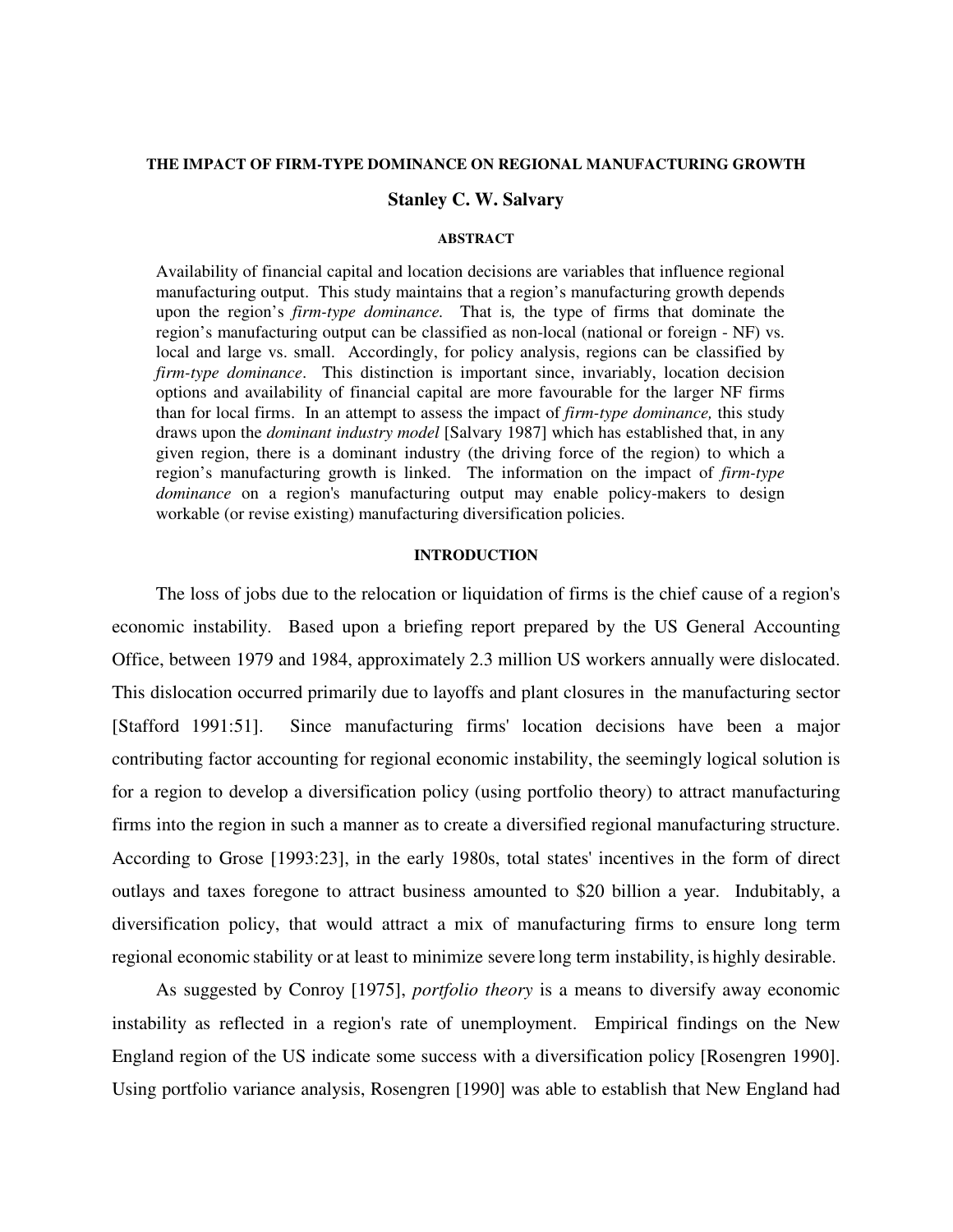been able to attract a good mix of industries in its employment portfolio. During 1984-1988, unemployment in New England was 3.9% on average as compared to the national average of 6.7%. However, cuts in defense spending and competition from outside the region had eroded some of that success [Rosengren 1990]. Data accumulated by Grose [1993:27] revealed that six of the New England states are ranked among the bottom ten states in: (a) 1991 for "New and Expanded Corporate Facilities by State" (per million population), and (b) "State Economic Momentum" given "State Business Incentives" at March 1992.

This study suggests that, with the aid of a *firm-type dominance/industry region analysis*, state and federal levels of government can formulate productive regional economic policies.

## **RESEARCH OBJECTIVE**

In an empirical study [Salvary 1977], it was established that while manufacturing growth of a region is significantly related to the growth of the region's dominant industry, leakage of manufacturing growth/output from the region is attributed to the inability of the region's supportive industries to respond to the growth of the dominant industry. This study postulates that *firm-type dominance* of regional manufacturing provides an explanation for regional leakage of manufacturing output.

With the foregoing in mind, this research presents and tests a working hypothesis - *the firm-type dominance of regional manufacturing growth*. The findings on *firm-type dominance*  can enable an assessment of the feasibility of particular strategies to combat regional instability. In particular, this research attempts to enable an assessment of a region's ability to utilize the intuitively appealing strategy of *portfolio theory* [Conroy 1975] in selecting and attracting manufacturing firms.

Whether the firms desired to be attracted into the region are labour intensive or capital intensive, an approach to enhance or stabilize a regional manufacturing output is needed. As suggested by Ersenkal and Dillman [1984:38], if policymakers were to recognize that an abundance of a particular industry is not desirable, an attempt should be made to alter some aspects of the regional characteristics that could stimulate growth in [or attract] industries dependent upon factors which have not been sufficiently developed.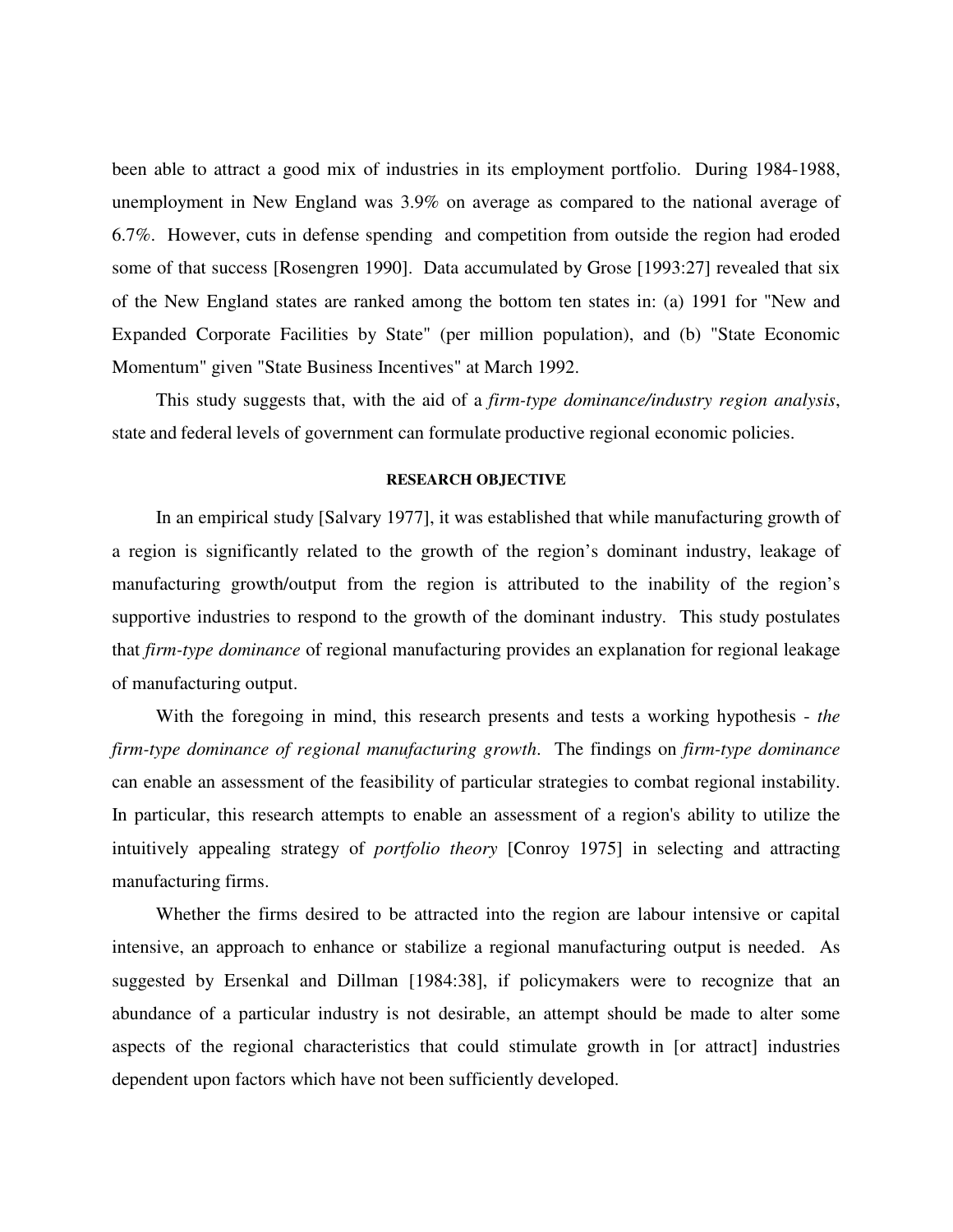The basic question is: Can diversification policy be effectively implemented by a region? Data presented by Grose [1993:27] suggest an ambiguous response. Some states (e.g., North Carolina, Nevada, and Wyoming) with fewer incentives to attract business firms have done better than many states with far more incentives. It is important to note that *tax wars among states competing for the same industries* [Committee of New England of the National Planning Association 1954:651] can impede the implementation of such a policy. While *it is likely* for regions to effectively utilize diversification policy, *it would be somewhat difficult in the absence of coordinated planning by state and federal policymakers*.

Unmistakably, regional economic development is dependent upon a region's ability to devise means to influence location decisions of *individual firms* and the flow of *financial capital* into the region [Salvary 2004]. This study maintains that the impact of these factors on any region is determined to a great extent by the *firm-type dominance* of a region as opposed to the *industrial structure/mix* of a region. Hence, the feasibility of a diversification policy hinges on the adherence of policymakers to policies consistent with the specific region's *firm-type dominance*.

## **MINIMALLY NECESSARY CONDITIONS FOR DIVERSIFICATION**

Based upon their empirical study, Bremmer and Kesselring [1993:14] concluded that education and public goods provided by state governments do have a positive impact on investment and economic development. The availability of these public goods attracts new firms to a given location and facilitates continued operations of existing firms, but attempts to entice new firms with items such as industrial revenue bonds and equipment tax credits are ineffective.

This study postulates that to achieve an effective diversification policy, three conditions must be satisfied: (1) incentives must be specifically designed to induce the desired mix of manufacturing firms; (2) an infrastructure, which is conducive to the operations of the desired mix of firms, must be built and maintained; and (3) the industrial climate must be nurtured by the availability of financial capital and an adequately trained labour force. The ability to satisfy these three conditions would enhance the ability of the region to attract and retain manufacturing firms. Apparently, the findings of Coughlin and Segev (2000:346), which included labour force quality and transportation infrastructure, in part do support the three conditions outlined above.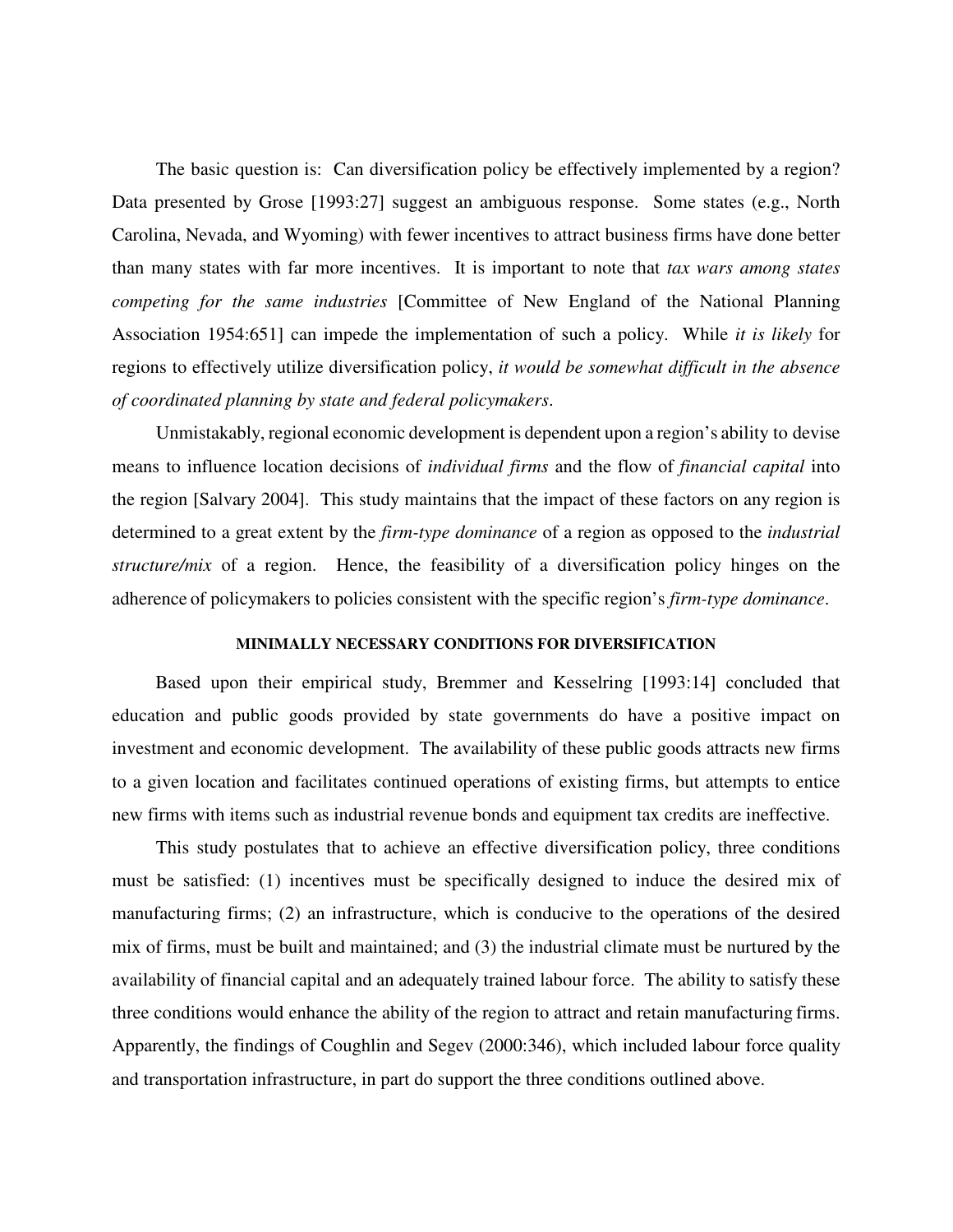Unequivocally, tax wars among states competing for the same industries have to be avoided. Therefore, cooperation and coordination of effort among the federal and state levels of governments are essential to the regional success of a diversification policy. At this stage, the concepts of the *state regions* and the *industry regions* are introduced*.*

## **STATE REGIONS AND INDUSTRY REGIONS**

Some studies [Carlton 1983; McHone 1984] use the Standard Metropolitan Statistical Area (SMSA) as the region, while other studies [Helms 1985; Steinnes 1984] use the state as the region. In this study, two types of regions are used: *state-regions* and *industry-regions*. A *stateregion* is a region in physical space linked by a common administrative unit which influences economic development. An *industry-region* is a region in economic space linked by a *common dominant industry* which influences regional manufacturing growth [Salvary 1977].

Gertler [1984:74] posed two questions: (A) "How volatile is investment in a given industry in a given place over time?" (B) "How consistent is this volatility from region to region?" With regards to (A), the *state-region* permits an analysis of the volatility of financial capital flows. In connection with (B), the industry-region (a different dimension to regional analysis) enables an assessment of the consistency in the volatility of regional financial capital flows.

As indicated above, this study uses the *state* as the basic *region*.1 The state is chosen as the basic region in this study for three reasons:

- 1. Unemployment insurance is administered at the state level.
- 2. The level and type of tax and other incentives necessary to undertake a diversification policy can only be undertaken at the state level.
- 3. Infrastructure building, such as highways, conducive to the healthy economic climate is undertaken primarily at the state level.

Apart from the normal response to market forces--*internal economies of scale and agglomeratio*n--that affect the location decision problem, some regions grow faster than others due to greater capital inputs into the state regions. The disparity in regional growth may be due to a greater rate of investment or greater capital input-output ratio for the faster growing regions. It is hypothesized that a stagnant region may have funds that are exported to another growing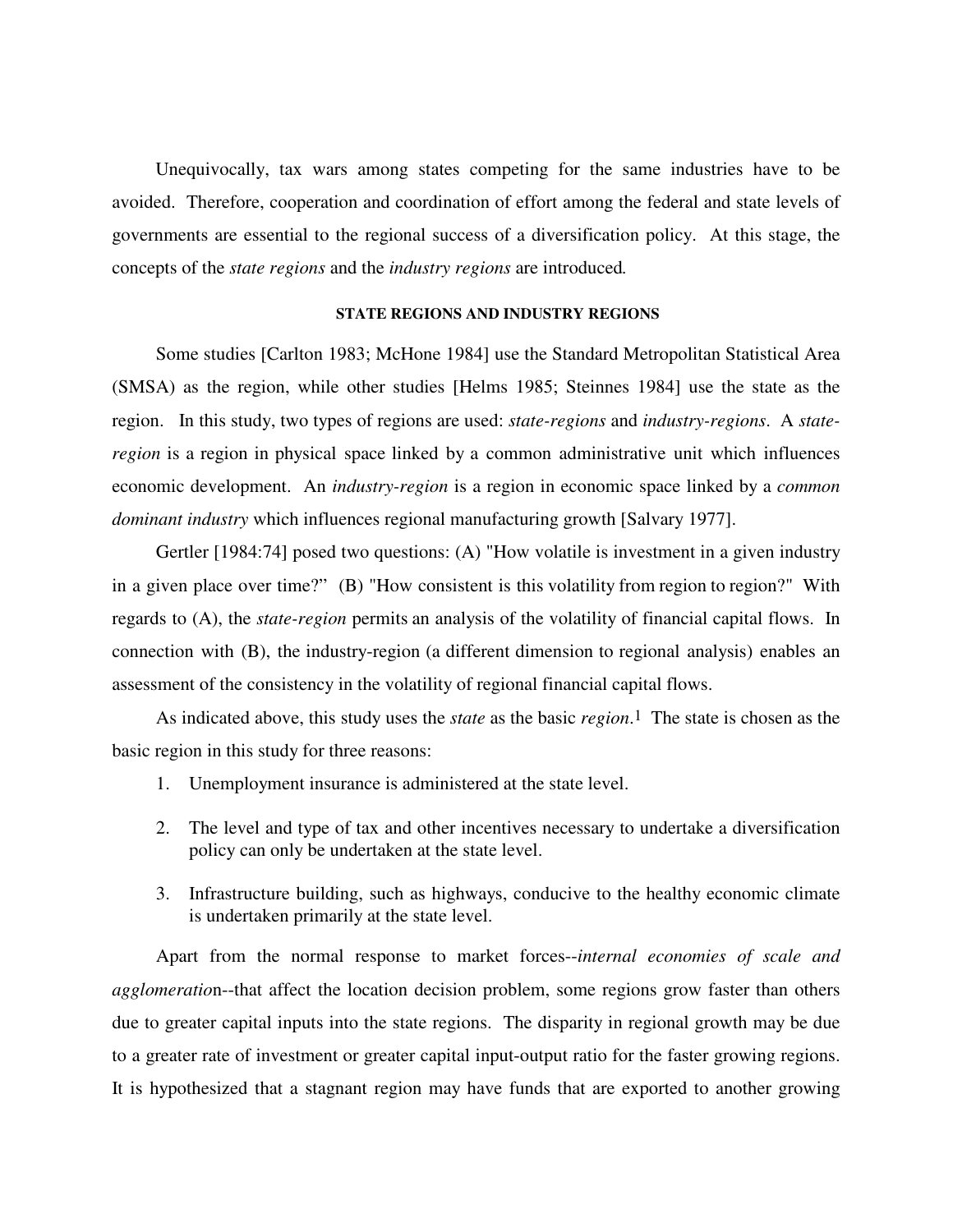region, in many instances to a region that is much more developed--*the backwash effect* [Myrdal 1957]. This condition would obtain since the mix of the firms in a region (local vs national firms) - *the firm-type dominance hypothesis -* influences the flow of capital in and from the region. Accordingly, the next section addresses the issue of the availability of financial capital *the capital availability problem*.

## **THE AVAILABILITY OF FINANCIAL CAPITAL**

Invariably, firms obtain their financing from the national pool of investment funds [Salvary 2004]. Yet, all firms do not get their efficient share of the investment pool (*the capital availability problem*). Large firms through corporate dividend policy escape the capital market rationing process; hence, more efficient smaller firms are denied financing for expansion purposes. Corporate earnings retention as the primary source of finance for manufacturing capital expenditures is an ongoing trend [Rumelt 1974; Sherman 1968; Brittain 1966; Donaldson 1961; Cottle and Whitman 1959; Meyer and Kuh 1959; Drobovolsky 1951; Lintner 1949]. Use of internally generated funds significantly affects the rationing of financial capital because this financing is only minimally subject to the scrutinyofthe capital market [Rumelt 1974:155; Donaldson 1961:51-52].

Kalecki [1954:92-95] and Hamberg [1956:34] have clearly emphasized the significance of *capital availability* in the investment decision and the inaccessibility of the capital market to small firms. In this regard, Fotheringham [1985] (1) implicitly recognized the need to determine the characteristics of the firms making the location decisions, and (2) proposed that an explanation of regional growth should entail a modeling of the decision processes of individual firms. Therefore, *foreign direct investment in US manufacturing* is a factor that has to be considered.

According to Stafford [1991:51]: "Although there is now a substantial literature on plant closings, knowledge and theory still lag behind understandings of manufacturing investments and the location of new plants." Like the core-periphery dichotomy to regional growth (*the spread effect and backwash),* the firm-type dominance/industry region approach attempts to explain regional growth variation (*the responsiveness effect)*. At this stage, *the dominant industry hypothesis* is introduced and *the firm-type dominance hypothesis* of regional manufacturing growth, which reflects an integrated approach, is formulated.2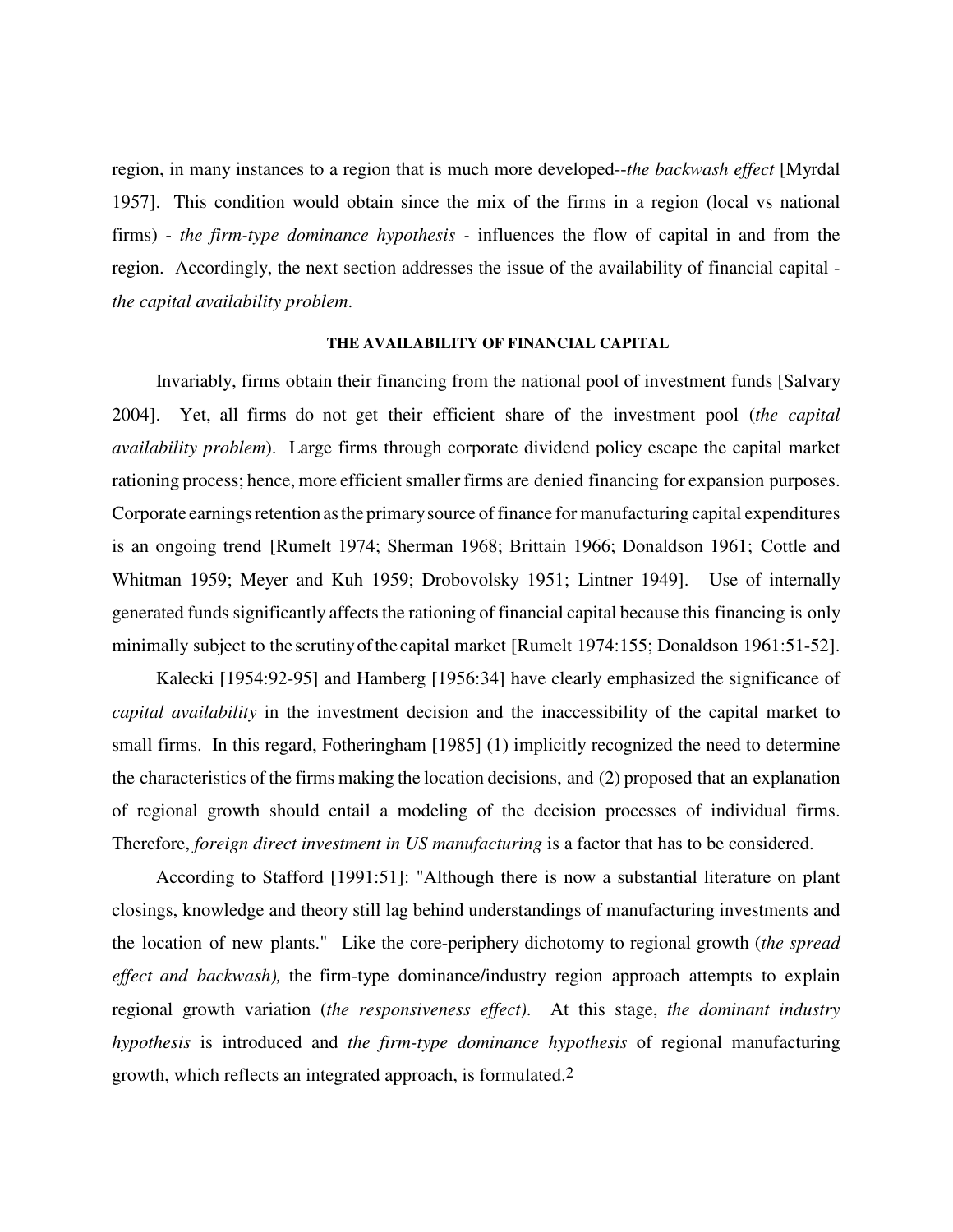#### **THE DOMINANT INDUSTRY AND FIRM-TYPE DOMINANCE HYPOTHESES**

This study utilizes the concept of *the dominant industry* as introduced in the literature as a causal factor [Salvary 1977]. An industry which accounts for 10% or more of a region's manufacturing value added is *a dominant industry*. If that industry has not only met the 10% requirement but is *the largest* single industry in the region, it is *the* dominant industry. "The role of the dominant industry in regional manufacturing growth is a passive one, in that it is subsumed under the caption of comparative advantage or industrial structure" [Salvary 1977:2]. The dominant industry analytical approach was advanced in response to the criticism levelled at shiftshare analysis: "There can be no question that the degree and structure of past industrial activity in a region will, . . . have a major influence on the degree and structure of future industrial activity, but the magnitude and statistical significance of this influence could be one of the objects of research, not one of the assumptions of research" [Burrows, et. al. 1971:16].

The concept of "growth poles" [Perroux (1955)1970] focuses on growth manifesting itself at points or poles of growth with variable intensity spreading through different channels with terminal effects on the whole economy. Whereas, the *dominant industry hypothesis* [Salvary [1977:4-5], maintains that the dominant industry in a region is the industry which best responds to the forces at play; as a result, this industry becomes the moving force of the region. The growth of the region is then conditioned by the responsiveness of the supporting industries and consequentially the industrial structure of the region emerges as a consequence.

The *dominant industry hypothesis* rests upon the following assumptions:

- (1) The division of the economy into productive sectors: agricultural, industry, and service.
- (2) The industry sector is comprised of m industries, which are contained in the finite set F.  $F = |f/f_1, f_c, \dots, f_m|$ . These m industries are dispersed over k regions; however, f<sub>1</sub> (and every f) is dispersed over n regions, where  $n < k$ .
- (3) The output demand of  $f_1$  (as well as  $f_2$ , ...  $f_m$ ) is not evenly distributed among the k regions. Also, there is a difference in the intensity of demand for final and intermediate consumption of the m industries.
- (4) The transportation needs of the m industries differ, and the transportation networks differ among the  $k$  regions.<sup>3</sup>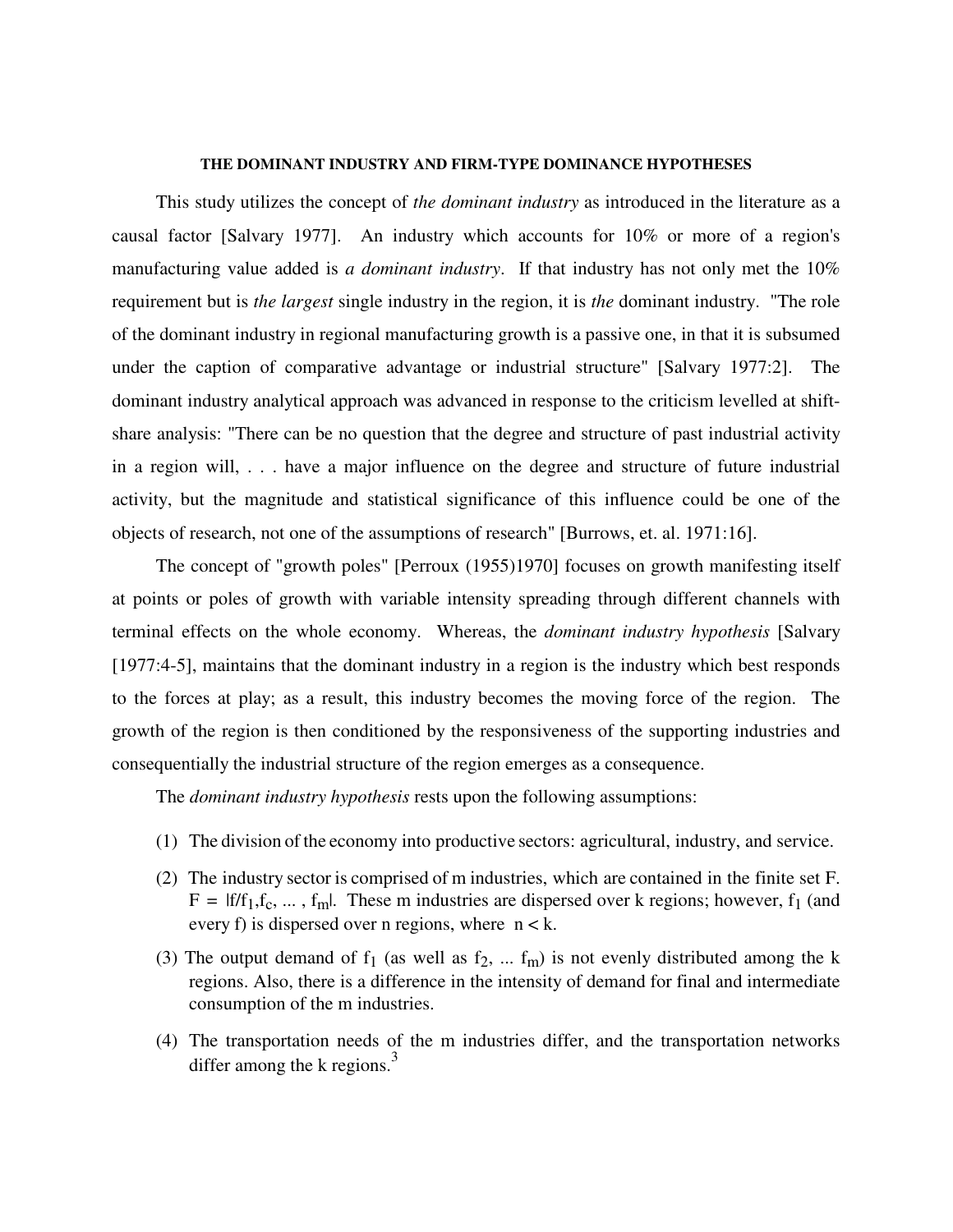(5) The availability of financial capital differs among the m industries and among the k regions. The manner in which capital is made available reflects an industry capital preference with significant regional impact.

The basic assumptions insinuate that the concept of *the* dominant industry brings together the demand and supply determinants of regional economic expansion. *The* dominant industry emerges in a region when: (i) there is a sustained increase in regional demand for an industry's output, (ii) the region's capital investment preference favours that industry, and (iii) the transportation network which services the region is capable of handling the increase without a significant increase in cost [Salvary 1987:77-78]. In any given time period, any of several industries are potential candidates for becoming a dominant industry in a region. Which industry actually becomes *the* or *a* dominant industry is dependent upon: (a) the regional capital investment preference, (b) the degree of capital saturation, and (c) the industry's degree of dependence on and the intensity of use of the transportation network [Salvary 1987:78].

Concomitant with the development of *the* dominant industry is the emergence of the *industry region*: *a region in economic space linked together by a common dominant industry*  [Salvary 1977:19]. Industry regions (e.g., chemical, etc.) were introduced to provide a means for observing the impact of the dominant industries within an idealized spatial context. The industry region approach is a controlled observational approach [Salvary 1987:79].

The *firm-type dominance hypothesis* of regional manufacturing growth (RMG) as developed in this paper, which should have significant explanatory power, is expounded as follows.

A region's manufacturing output and development is conditioned by:

- 1. the size (measured by sales) of firms operating in the region  $(\mathbf{F}_{\mathbf{s}})$ ;
- 2. the multiplier effect (elasticity) of the region's dominant industry (**DI m** ), and
- 3. the location choice options facing the firms (**Ft**: firm-type--national vs. local firms).

Equation 1 is the mathematical formulation of the hypothesis:

$$
RMG = f(F_s, DI_m, F_t). \tag{1}
$$

In this working hypothesis, *firm-type dominance maintains that a region's manufacturing output is dominated by either national/foreign or local firms*. The *firm-type dominance*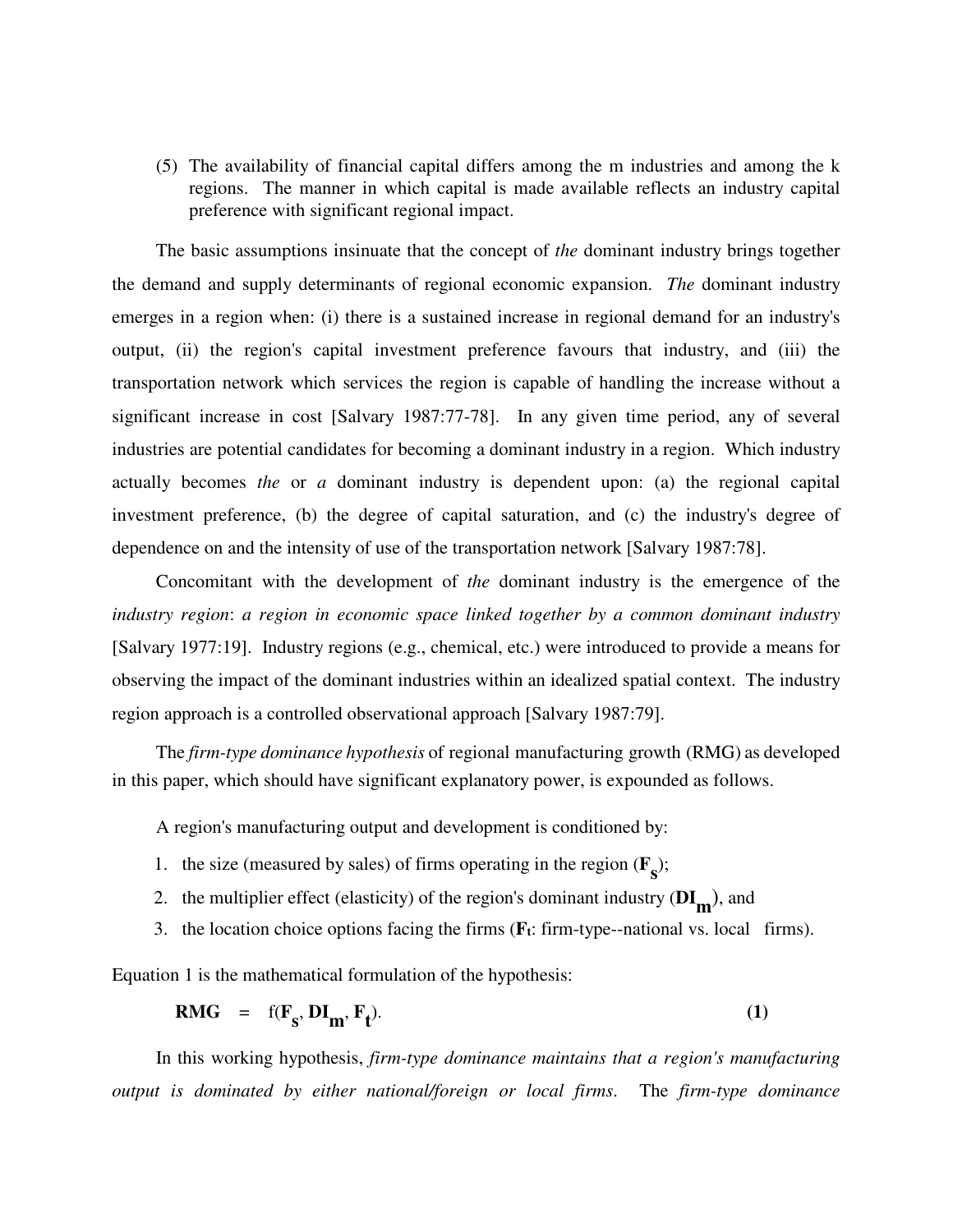*hypothesis* postulates that if a region's manufacturing output is dominated by local firms, its strategic posture is entirely different from that of a region dominated by national/foreign (N/F) firms. The financial capital and the location decision options available to the large N/F firms are more favourable than those of the comparatively small local firms. In particular, the larger N/F firms can ensure, by means of a significant earnings retention policy, a greater share of capital to satisfy its financial needs [Rumelt 1974:155; Brittain 1966:155]. Thus, financial capital is endogenous to the "*N/F firm dominated*" regional model; whereas, it is an exogenous variable to the "*local firm dominated*" regional model. Simply understood, in many instances capital is simply not available to the invariably smaller local firms [Hamberg 1971:32-34; U.S. Congress 1971:1465]. Also, the location decision options are many for the large firms already operating through several branch plants;  $3$  whereas, the options are quite few for the local firms.

#### **FIRM-TYPE DOMINANCE AND REGIONAL MANUFACTURING GROWTH**

As developed by Salvary [1977], an industry region construct (a region in economic space consisting of sub-regions having the same dominant industry), which enables the observation of the varying response patterns to the dominant industry, is used in this study. The responsiveness of a region's supportive industries to the growth of the region's dominant industry is measured by means of the *coefficient of elasticity*. Low responsiveness of the supportive industries can be attributed to either: (a) the unavailability of financial capital (local firm-type dominance) or (b) the external (out of region) location decision of the supportive industries' expansion (national/local firm-type dominance) [Salvary [1977:115,122,130].

State economies are interdependent parts of the national economy and forces outside each state do impinge upon *the stability of employment* in a state [Engerman 1965:325]. As noted by Coughlin and Segev [2000:323-322]: "[A]n increasing share of manufacturing production in the United States is taking place under foreign rather US ownership. In fact, despite the decline in manufacturing employment since 1979, manufacturing employment in foreign-owned firms more than doubled between 1979 and 1995. . . . . Given the rising share of foreign enterprises in US manufacturing activity, the location of new foreign-owned plants is a significant determinant of the geographic distribution of manufacturing employment."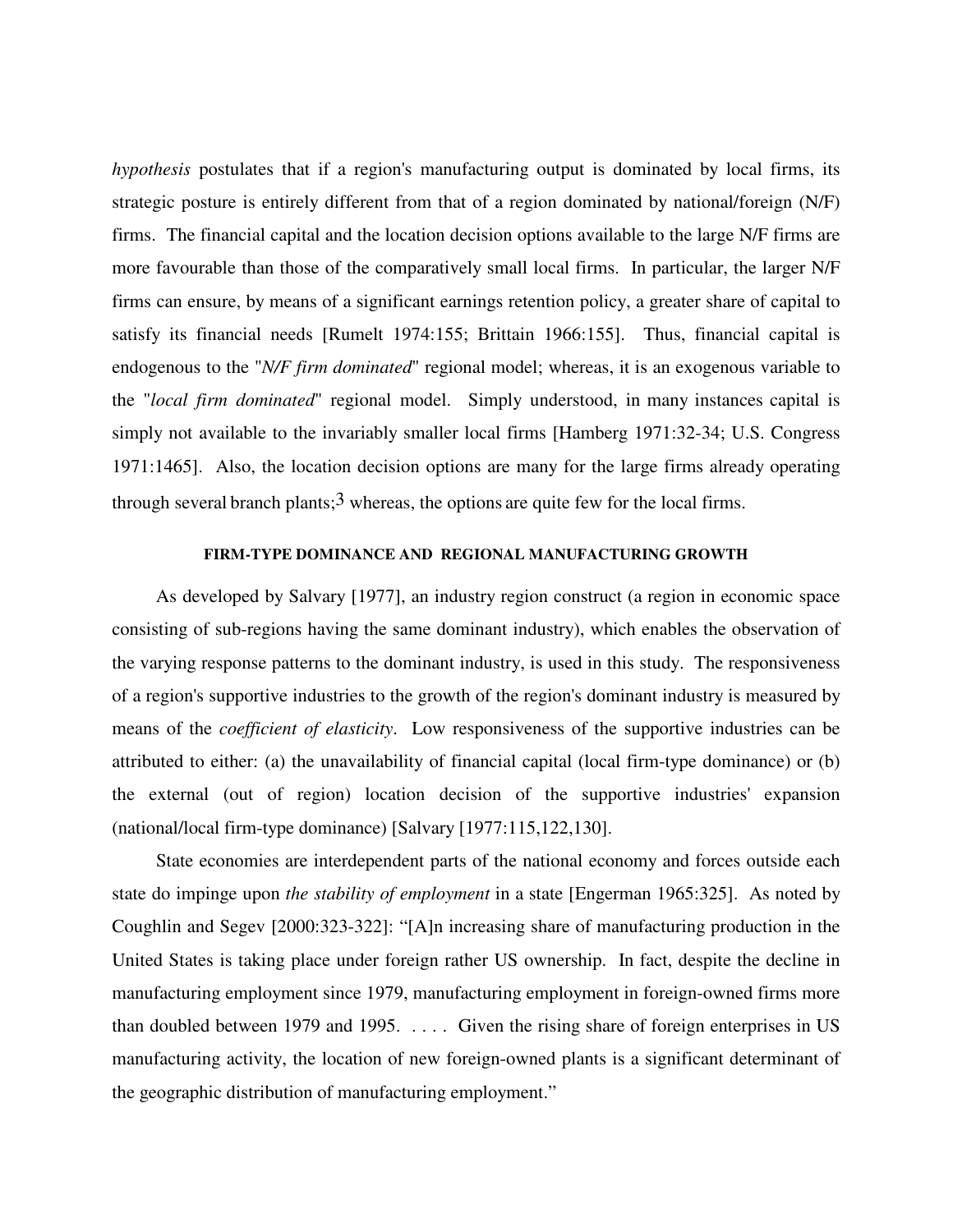Hence, the *firm-type dominance hypothesis* of regional manufacturing growth should be significant to policy-makers at the state and national level. This working hypothesis postulates a relationship between a state's industrial structure and the variation in the impact of the dominant industry within an industry region. Assuming that industrial *diversification via portfolio theory*  would necessitate a selective state tax incentive strategy, apart from inducing tax wars among the states[Business Week 1976:92] such a strategy more likely would be ineffective due to the minor importance of tax in context of total business operating costs. The Committee of New England of the National Planning Association [1954:645] made it quite clear that in some instances taxation may be the *marginal element* that can influence the decision in a region'sfavour. It was emphasized that taxes are a small percentage of costs in almost all industries. Since all costs are seldom equal, it is most unlikely that the absolute differences in tax costs will be significant enough to overcome the differences in other costs which constitute a larger *proportion* of total costs. Invariably, to the firms, the important determinants in industrial location, both within and among regions are the small differences in those costs which are a large proportion of total costs.

#### **DATA , METHODOLOGY, AND ANALYSIS**

Data were collected on: (a) plant manufacturing locations[Marketing Economics Key Plants 1960;1969/70;1980/81]; (b) location of corporate headquarters and firm size in sales [Million Dollar Directory 1964,1971,1980,1987]; and (c) manufacturing value added and employees [Census of Manufactures 1963;1967;1972;1977;1982;1987;1992. Annual Survey of Manufactures 1959-60;1961;1962;1964-65;1968-69;1970-71;1988-1991;1993-1996]. Measures of elasticity (responsiveness of supportive industries to growth of dominant industry) for regions/states comprising three industry regions (1960-1971) were obtained from Salvary [1977:113,122,130].

To associate changes with specific identifiable phenomena or emerging traits and to enable the impact of *small firms to be o*bservable in the amassed data, *large firms* are defined asfirms with annual sales volume of \$100,000,000 or more. Table 1 presents the elasticity estimates/response coefficients of the regions' total manufacturing value added growth rates to the regions' dominant industry growth rates and changes in manufacturing employment for the states comprising the *chemical* (SICC28), *electrical* (SICC36), and *food* (SICC20) industry regions.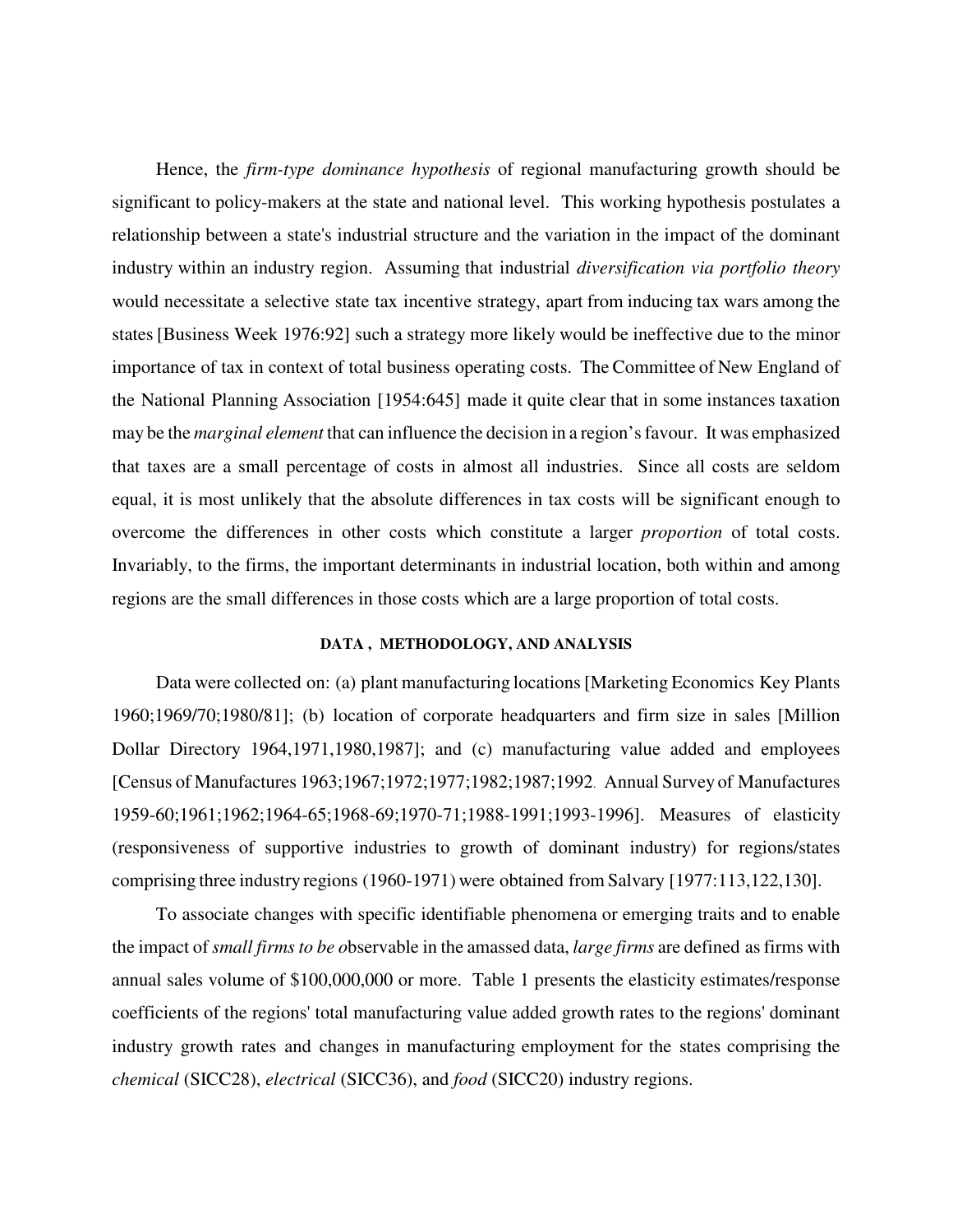In Table 1, two groups - a high response group (HRG) and a low response group (LRG) are identifiable. The HRG consists of: *Chemical industry region* - Tennessee, Texas, Virginia, and South Carolina; *Electrical industry region* - Illinois, Connecticut, and Kentucky; and *Food industry region* - Missouri, Georgia, and Minnesota. The LRG consists of: *Chemical industry region -* Alabama, West Virginia, Louisiana, and New Jersey; *Electrical industry region -* New Hampshire, Indiana, California, and Massachusetts; and *Food industry region -* Florida, Iowa, Wisconsin, and Colorado. This partitioning is necessary in order to determine the firm-size (large or small firms) that dominated the manufacturing activities of the *high and low response* groups.

Changesin Table 1 reveal that the *more significant changes occurred in the chemical industry region*. However, the general information pertaining to *firm-type dominance* can be extracted when comparing the data for 1970 with that of 1980. The *relative changes in manufacturing employees* for 1980 can be a guide for policy prescription.

Feiock and Rowland [1990] in an empirical study concluded that environmental regulation (i.e, the cost of pollution abatement) influences interstate allocation of investments in the *chemical* industry. Hence, variations in state laws on environmental protection would influence location decisions. Given the foregoing, the *firm-type dominance hypothesis* has added significance due to the fact that the *non-local* (national or foreign - N/F) firm has greater latitude in its location choice decision than does the local firm. Since (Table 1) the *more significant changes occurred in the chemical industry region,* that region is chosen to assess the expected impact of regional *firm-type dominance* on regional manufacturing output.

Apart from pollution abatement cost, other factors do contribute to restructuring in the various state-regions. One factor is the relationship between international trade and regional economic change. As noted by Bauer and Eberts [1990:39-40], during the 1980s, apart from a decline in manufacturing employment in the national economy, there has been a significant structural shift in (1) the location of manufacturing *across* states and (2) the composition of manufacturing *within* states. Those researchers maintain that the expansion of international trade can have a significant impact on domestic regional economies. Being in direct competition with domestic manufacturers, foreign imports can decrease domestic production by displacing domestic output. Therefore, foreign imports have to be seriously considered in all policy analysis.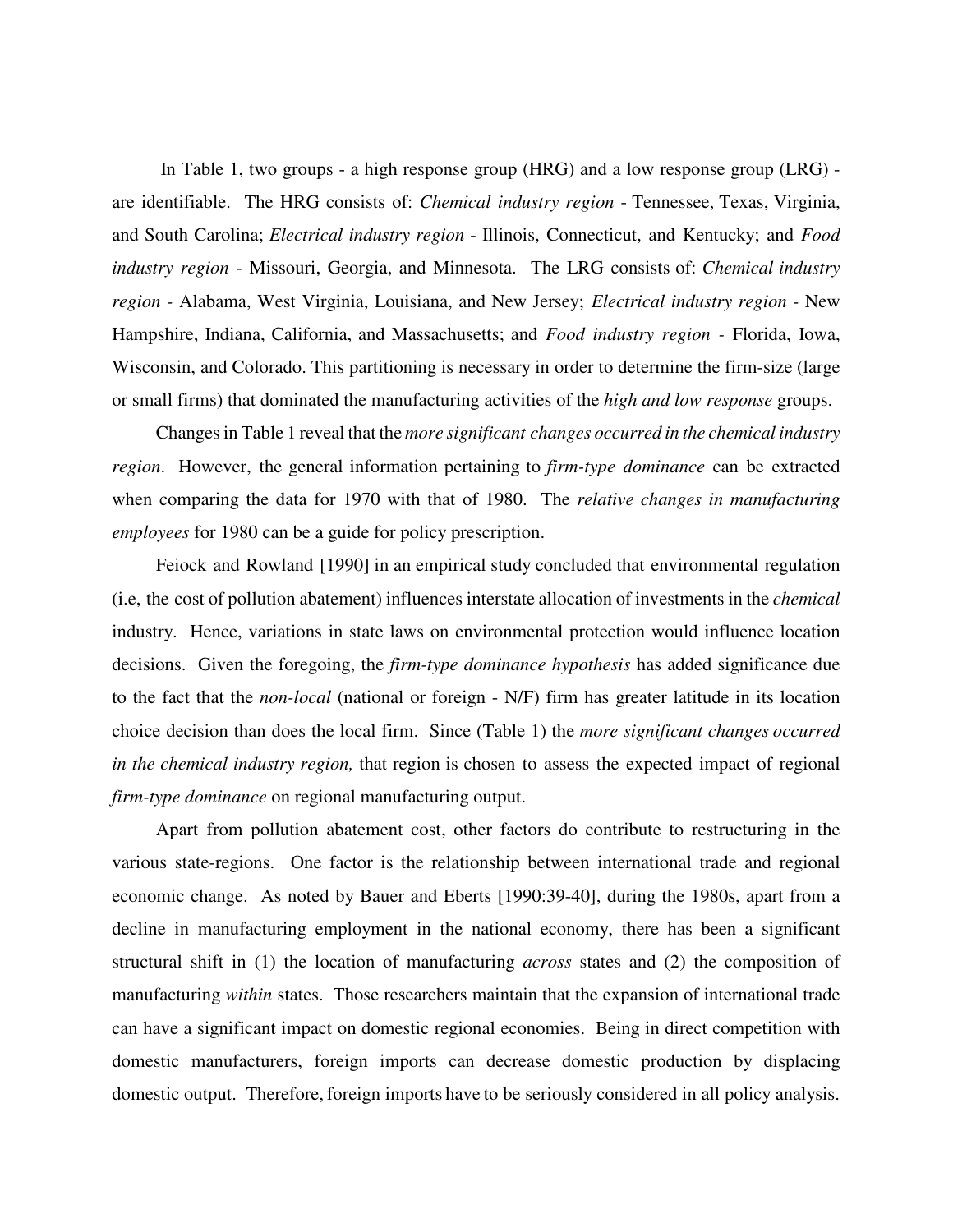### **TABLE 1 TOTAL & INDUSTRY SPECIFIC MANUFACTURING VALUE ADDED GROWTH RATES FOR 1960-1971, REGIONAL ELASTICITIES, AND MANUFACTURING EMPLOYEES**

**\_\_\_\_\_\_\_\_\_\_\_\_\_\_\_\_\_\_\_\_\_\_\_\_\_\_\_\_\_\_\_\_\_\_\_\_\_\_\_\_\_\_\_\_\_\_\_\_\_\_\_\_\_\_\_\_\_\_\_\_\_\_\_\_\_\_\_\_\_\_\_\_\_\_\_\_\_\_\_\_\_\_\_\_\_\_\_\_\_\_\_\_**

**\_\_\_\_\_\_\_\_\_\_\_\_\_\_\_\_\_\_\_\_\_\_\_\_\_\_\_\_\_\_\_\_\_\_\_\_\_\_\_\_\_\_\_\_\_\_\_\_\_\_\_\_\_\_\_\_\_\_\_\_\_\_\_\_\_\_\_\_\_\_\_\_\_\_\_\_\_\_\_\_\_\_\_\_\_\_\_\_\_\_\_\_**

| PANEL A: CHEMICAL INDUSTRY |              |      |                                                                                                                                           |             |     |                               |               |                          |  |
|----------------------------|--------------|------|-------------------------------------------------------------------------------------------------------------------------------------------|-------------|-----|-------------------------------|---------------|--------------------------|--|
|                            | Exponential  |      |                                                                                                                                           |             |     | Manufacturing                 | Manufacturing |                          |  |
|                            | Growth       |      | Elasticity/                                                                                                                               |             |     | Employees (000)               | Employees     |                          |  |
|                            | Rate For MVA |      | Response                                                                                                                                  | 1970        |     | 1980                          | $% Change$    |                          |  |
| State/Region               | $\mathbf T$  |      | Coefficient                                                                                                                               | $\mathbf T$ |     | $\mathbf T$<br>$\overline{C}$ |               | $\underline{\mathsf{C}}$ |  |
| Tennessee                  | 8.5          | 9.3  | 0.8816                                                                                                                                    | 448         | 54  | 52<br>491                     | 9.6           | (3.7)                    |  |
| Texas                      | 7.8          | 9.3  | 0.6621                                                                                                                                    | 722         | 54  | 1046<br>-73                   | 44.8          | 35.1                     |  |
| Alabama*                   | 7.6          | 16.5 | 0.4007                                                                                                                                    | 305         | 12  | 349<br>14                     | 14.1          | 16.7                     |  |
| South Carolina*            | 7.6          | 10.6 | 0.5674                                                                                                                                    | 324         | 24  | 32<br>391                     | 20.7          | 33.3                     |  |
| Louisiana                  | 7.1          | 13.3 | 0.3871                                                                                                                                    | 168         | 22  | 209<br>31                     | 24.4          | 40.9                     |  |
| Virginia                   | 5.9          | 6.5  | 0.6652                                                                                                                                    | 354         | 38  | 418<br>-33                    | 18.1          | 13.2                     |  |
| New Jersey                 | 3.3          | 9.7  | 0.3654                                                                                                                                    | 859         | 102 | 96<br>814                     | (5.2)         | (5.9)                    |  |
| West Virginia              | 2.8          | 5.0  | 0.5014                                                                                                                                    | 122         | 23  | 8<br>115                      | (5.7)         | (65.2)                   |  |
|                            |              |      | * Chemical industry is the second most important industry but not the dominant industry. T= Total Manufacturing C= Chemical Manufacturing |             |     |                               |               |                          |  |

#### **PANEL B: ELECTRICAL INDUSTRY**

|                      | Exponential  |      |             |      |                 | Manufacturing |                         |           |            |  |
|----------------------|--------------|------|-------------|------|-----------------|---------------|-------------------------|-----------|------------|--|
|                      | Growth       |      | Elasticity/ |      | Employees (000) |               |                         | Employees |            |  |
|                      | Rate For MVA |      | Response    |      | 1970            |               | 1980                    |           | $% Change$ |  |
| <b>State</b>         | T            | E    | Coefficient | T    | E               | T             | $\overline{\mathrm{E}}$ | T         | E          |  |
| Kentucky*            | 8.3          | 14.1 | 0.5380      | 168  | 33              | 209           | 32                      | 24.4      | (3.0)      |  |
| California*          | 5.2          | 9.5  | 0.3966      | 1568 | 205             | 2075          | 317                     | 32.3      | 54.6       |  |
| New Hampshire        | 4.8          | 9.5  | 0.4982      | 92   | 17              | 107           | 17                      | 16.3      |            |  |
| Indiana              | 4.8          | 8.7  | 0.4873      | 713  | 111             | 654           | 103                     | (8.3)     | (7.2)      |  |
| $III$ inois $*$      | 4.3          | 6.5  | 0.7300      | 1344 | 186             | 1272          | 159                     | (5.4)     | (5.4)      |  |
| Connecticut*         | 3.6          | 5.4  | 0.7149      | 446  | 45              | 463           | 47                      | 3.8       | 9.6        |  |
| <b>Massachusetts</b> | 2.7          | 5.5  | 0.3320      | 640  | 97              | 694           | 95                      | 8.4       | (2.0)      |  |

\* Electrical industry is the second most important industry but not the dominant industry. T= Total Manufacturing E= Electrical Manufacturing

**PANEL C: FOOD INDUSTRY**

| Exponential     |              |             |                                                                                      |     | Manufacturing   |                        |    | Manufacturing         |                         |  |
|-----------------|--------------|-------------|--------------------------------------------------------------------------------------|-----|-----------------|------------------------|----|-----------------------|-------------------------|--|
|                 | Growth       |             | Elasticity/                                                                          |     | Employees (000) |                        |    | <b>Employees</b>      |                         |  |
|                 | Rate For MVA |             | Response                                                                             |     | 1970            | 1980                   |    | % <i>Change</i>       |                         |  |
| <b>State</b>    | T            | $\mathbf F$ | Coefficient                                                                          | T   | F               | T                      | F  |                       | $\overline{\mathrm{E}}$ |  |
| Florida         | 9.1          | 10.2        | 0.8844                                                                               | 324 | 45              | 452                    | 49 | 39.5                  | 8.9                     |  |
| Georgia*        | 8.1          | 5.4         | 1.4977                                                                               | 462 | 43              | 525                    | 51 | 13.6                  | 18.6                    |  |
| Iowa            | 6.3          | 5.5         | 0.7136                                                                               | 214 | 51              | 245                    | 46 | 14.5                  | (9.8)                   |  |
| Minnesota       | 6.1          | 2.8         | 1.4240                                                                               | 320 | 42              | 384                    | 40 | 20.0                  | (5.0)                   |  |
| Colorado        | 6.0          | 6.9         | 0.2714                                                                               | 118 | 19              | 187                    | 23 | 58.4                  | 21.0                    |  |
| $M$ issouri $*$ | 5.0          | 2.6         | 1.8481                                                                               | 444 | 49              | 439                    | 40 | (1.1)                 | (19.4)                  |  |
| Wisconsin*      | 4.1          | 4.1         | 0.6213                                                                               | 501 | 57              | 551                    | 54 | 10.0                  | 5.3                     |  |
|                 |              |             | * Food industry is the second most important industry but not the dominant industry. |     |                 | T= Total Manufacturing |    | F= Food Manufacturing |                         |  |

**\_\_\_\_\_\_\_\_\_\_\_\_\_\_\_\_\_\_\_\_\_\_\_\_\_\_\_\_\_\_\_\_\_\_\_\_\_\_\_\_\_\_\_\_\_\_\_\_\_\_\_\_\_\_\_\_\_\_\_\_\_\_\_\_\_\_\_\_\_\_\_\_\_\_\_\_\_\_\_\_\_\_\_\_\_\_\_\_\_\_\_\_\_\_\_\_\_\_\_\_\_\_**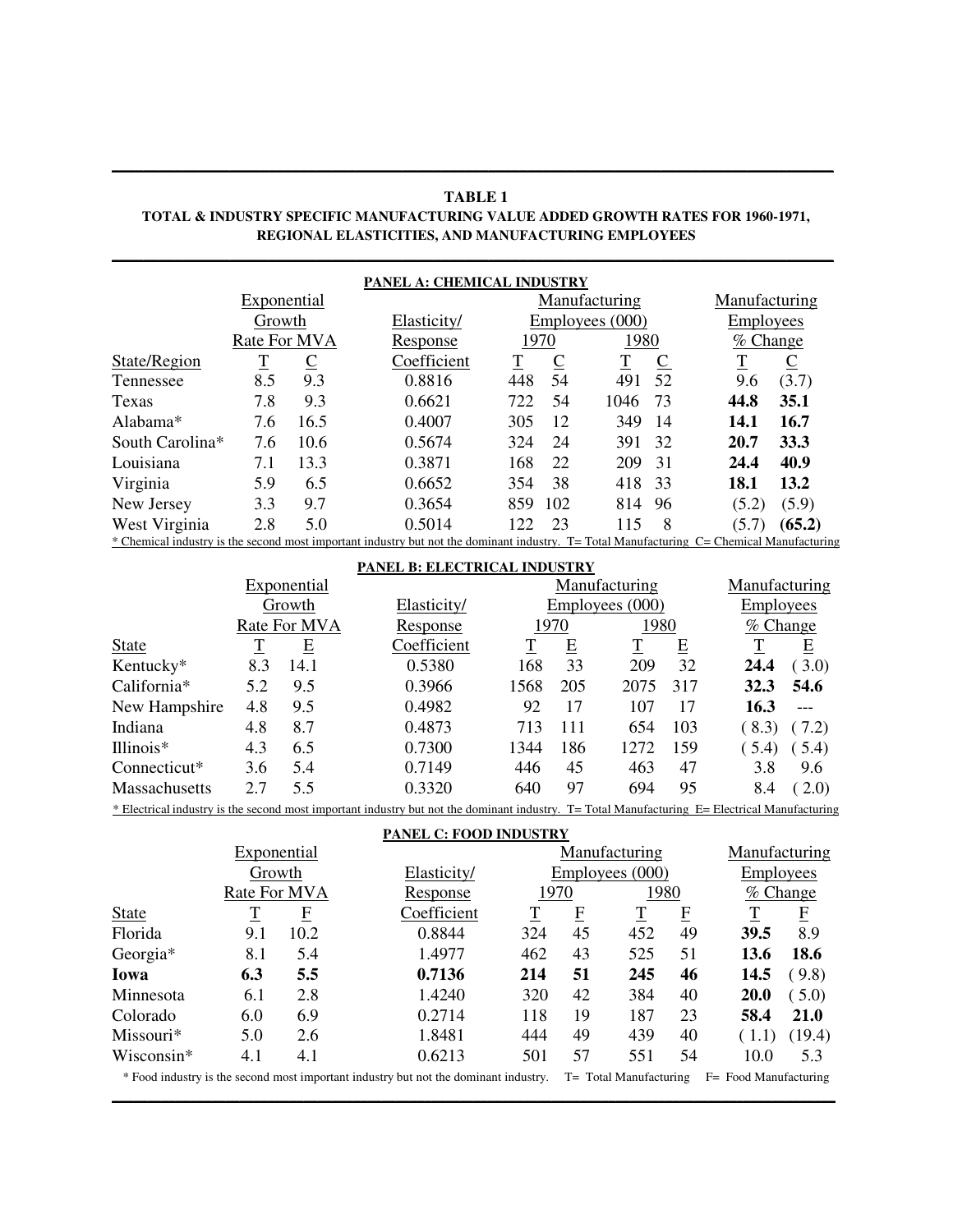Data presented in Table 2 on pollution abatement cost for the chemical industry region reveal that Alabama, Louisiana, Texas, and West Virginia were adversely affected resulting in a decline in manufacturing capital expenditures.

|                | <b>TABLE 2</b><br>EFFECT OF POLLUTION ABATEMENT COSTS ON CHEMICAL INDUSTRY REGION |                                   |
|----------------|-----------------------------------------------------------------------------------|-----------------------------------|
|                | Per Capita Capital Investments                                                    | Pollution Abatement Expenses As A |
| <b>State</b>   | <u>% Change 1977-1982</u>                                                         | % of Industry Shipments 1977      |
| Alabama        | $-3.52$                                                                           | 1.65                              |
| Louisiana      | $-21.21$                                                                          | 2.12                              |
| New Jersey     | 1.74                                                                              | .47                               |
| South Carolina | .77                                                                               | .47                               |
| Tennessee      | 5.41                                                                              | 1.55                              |
| Texas          | $-6.18$                                                                           | .91                               |
| Virginia       | .56                                                                               | 1.22.                             |
| West Virginia  | $-3.45$                                                                           | 3.10                              |

Table based upon data presented by Feiock and Rowland [1990:570].

Table 3 presents data for the manufacturing firms of the chemical industry region in which significant changes occurred. (Alabama and South Carolina were omitted since the chemical industry is the second most important industry but not the dominant industry in those states.) That data enable an assessment of the effect of pollution abatement cost in that region. It is assumed that (a) regions dominated by small firms would be negatively affected by pollution abatement cost and (b) regions dominated by large firms would be less affected owing to large firms' financial ability.

While relative pollution abatement cost was the second highest in Louisiana, the per capita capital investment in Louisiana was the most significantly adversely affected. The decline in per capita capital investments in Louisiana was 6 times greater than the decline in West Virginia and 3 times greater than that of Texas. Although West Virginia had the highest pollution abatement cost as a percentage of industry shipments, the adverse impact on capital investment was remarkably less severe than that of Louisiana. Although the relative pollution abatement cost in Texas was slightly less than one-third that of West Virginia, surprisingly the negative impact on Texas was almost twice as much as the impact in West Virginia.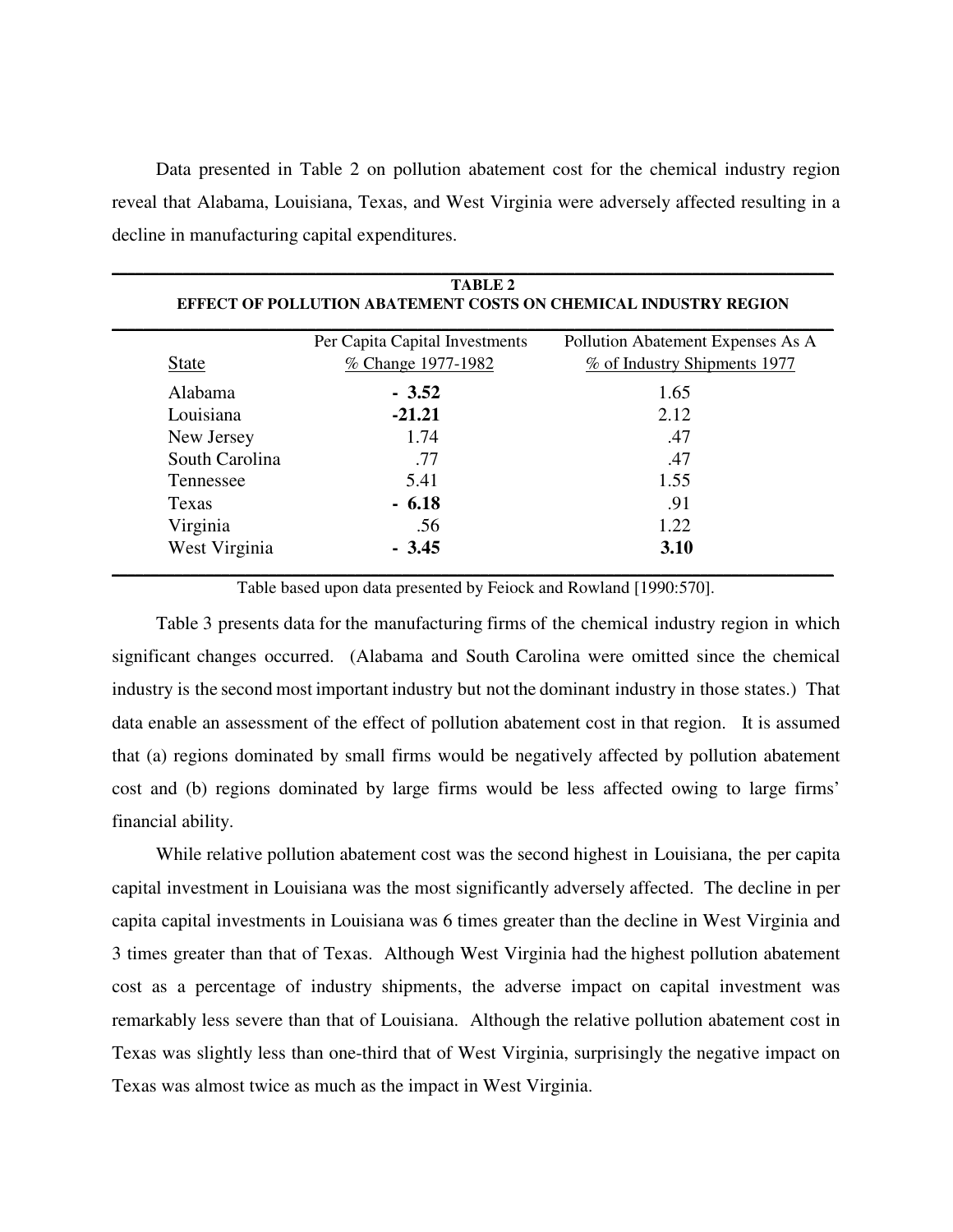| <b>State</b>                                                         |                         |                            | 1960<br>Plants Emps.<br>(000)      | $\%$<br>of 3                 |                             | 1970<br>Plants Emps.<br>(000)                  | $\%$<br>of 3          |                                    | 1980<br>Plants Emps.<br>(000)                               | $\%$<br>of 3          |
|----------------------------------------------------------------------|-------------------------|----------------------------|------------------------------------|------------------------------|-----------------------------|------------------------------------------------|-----------------------|------------------------------------|-------------------------------------------------------------|-----------------------|
| <b>Tennessee</b><br>1.<br>2. Chemical Industry                       | Large<br>Small<br>Total | 19<br>23<br>42             | 63<br>36<br>99<br>39               | 32.1<br>12.7                 | 39<br>$\overline{29}$<br>68 | 104<br>38<br>142<br>54                         | 31.5<br>12.0          | 50<br>17<br>67                     | 111<br>24<br>135<br>52                                      | 27.5<br>10.5          |
| 3. All Manufacturing                                                 |                         |                            | 308                                | 100.0                        |                             | 448                                            | 100.0                 |                                    | 491<br>156                                                  | 100.0                 |
| <b>Texas</b><br>1.<br>2. Chemical Industry                           | Large<br>Small<br>Total | 27<br>10<br>37             | 137<br>$\frac{20}{2}$<br>157<br>40 | 32.2<br>8.2                  | 55<br>23<br>78              | 157<br>$\frac{31}{2}$<br><u>188</u><br>54      | 26.0<br>7.5           | 78<br>17<br>95                     | 19<br><u>175</u><br>$-73$                                   | <u>16.8</u><br>7.0    |
| 3. All Manufacturing                                                 |                         |                            | 486                                | 100.0                        |                             | 722                                            | 100.0                 |                                    | 1046                                                        | 100.0                 |
| <b>Virginia</b><br>2. Chemical Industry<br>3. All Manufacturing      | Large<br>Small<br>Total | 20<br>15<br>35             | 59<br>23<br>82<br>30<br>273        | 30.0<br>11.1<br>100.0        | 34<br>26<br>60              | 117<br>$\frac{39}{2}$<br>156<br>$-38$<br>354   | 44.1<br>10.7<br>100.0 | 42<br><u>14</u><br>56              | 88<br>$\frac{20}{2}$<br><u>108</u><br>$\frac{33}{2}$<br>418 | 25.9<br>7.8<br>100.0  |
| Louisiana<br>1.<br>2. Chemical Industry<br>3. All Manufacturing      | Large<br>Small<br>Total | 14<br>$\overline{4}$<br>18 | 35<br>8<br>43<br>16<br>113         | 37.9<br>13.9<br>100.0        | 18<br>8<br>26               | 42<br>11<br>53<br>22<br>168                    | 31.3<br>13.3<br>100.0 | 19<br>6<br>25                      | 42<br>$\frac{8}{1}$<br>50<br>31<br>209                      | 23.9<br>15.0<br>100.0 |
| <b>New Jersey</b><br>2. Chemical Industry<br>3. All Manufacturing    | Large<br>Small<br>Total | 65<br>52<br>117            | 196<br>75<br>271<br>81<br>816      | 33.2<br>9.9<br>100.0         | 82<br>27<br><u>109</u>      | 223<br>40<br>263<br>102<br>859                 | 30.7<br>11.9<br>100.0 | 83<br>$\frac{23}{2}$<br><u>106</u> | 191<br>$-31$<br>222<br>96<br>813                            | 27.3<br>11.7<br>100.0 |
| <b>West Virginia</b><br>2. Chemical Industry<br>3. All Manufacturing | Large<br>Small<br>Total | 14<br>10<br>24             | 43<br><u>15</u><br>58<br>22<br>117 | 48.9<br><u>19.0</u><br>100.0 | 24<br>$\overline{2}$<br>26  | 42<br>$\overline{3}$<br>$\frac{45}{23}$<br>122 | 36.4<br>18.7<br>100.0 | 17<br>$\frac{3}{2}$<br>20          | 36<br>$\frac{5}{41}$<br>$\frac{8}{1}$<br>115                | 35.6<br>6.9<br>100.0  |

## **TABLE 3 REGIONAL FIRM-TYPE DOMINANCE LARGE AND SMALL FIRMS WITH PLANTS EMPLOYING 1,000 OR MORE EMPLOYEES**

**\_\_\_\_\_\_\_\_\_\_\_\_\_\_\_\_\_\_\_\_\_\_\_\_\_\_\_\_\_\_\_\_\_\_\_\_\_\_\_\_\_\_\_\_\_\_\_\_\_\_\_\_\_\_\_\_\_\_\_\_\_\_\_\_\_\_\_\_\_\_\_\_\_\_\_\_\_\_\_\_\_\_\_\_\_\_\_\_\_\_\_\_**

The source for data on plants with 1,000 or more employees is Marketing Economics Key Plants.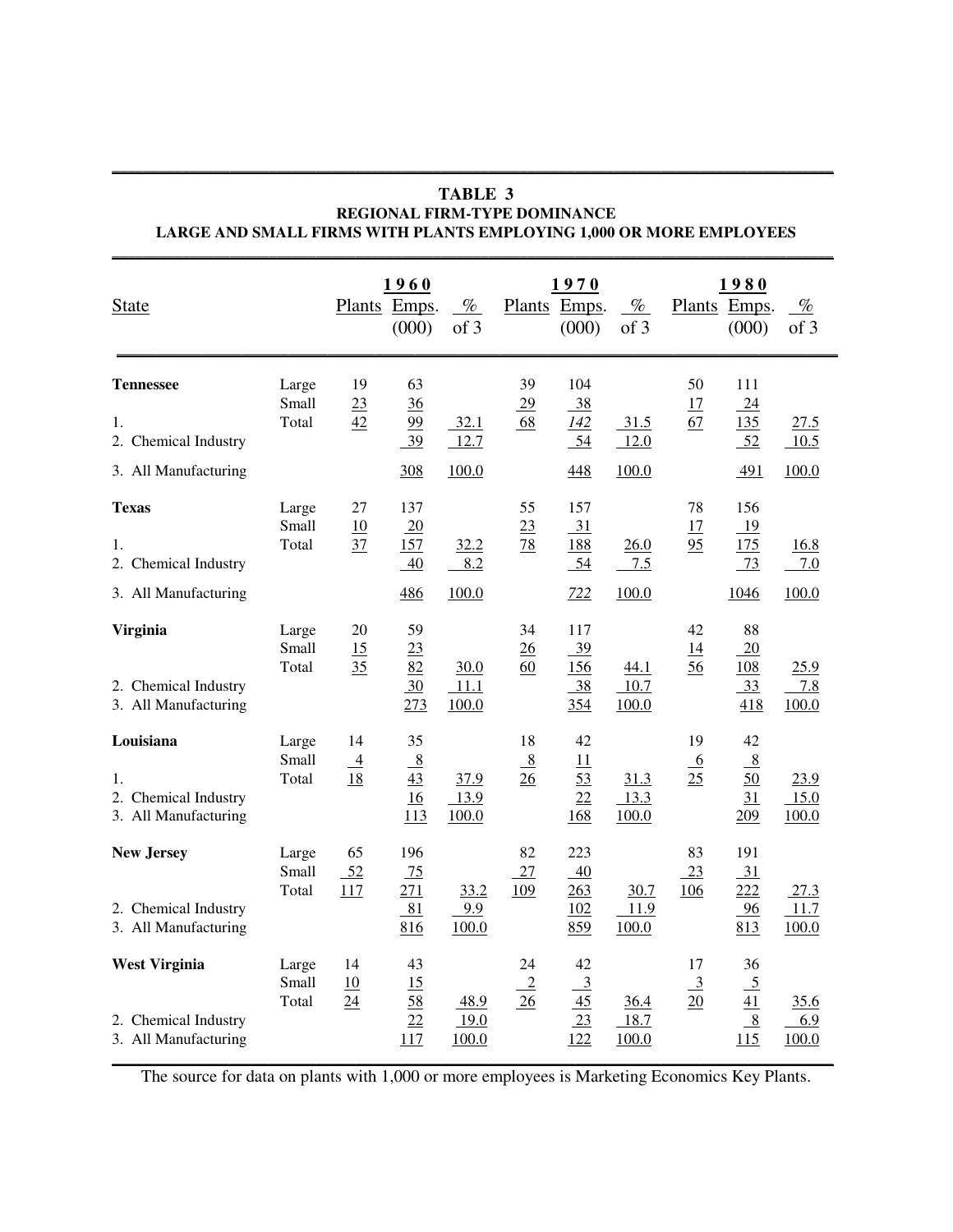In 1970, West Virginia was a large firm-type dominated region. Hence, it comes as no surprise that in West Virginia, there was reduction in large firms (from 24 in 1970 to 17 in 1980) due to either plant closings or plant relocations to other regions due to pollution abatement cost.

For the HRG (group with high response to growth of the dominant industry), the data reveal a definite size effect of the pollution abatement cost in Texas. Tennessee and Virginia had positive capital investments. However, Texas, with large firms accounting for 82% of all firms, had a significant decline in per capital investment. For the LRG (group with low response to growth of the dominant industry), except for New Jersey, there is a size effect - a small firm effect in Louisiana, and a large firm effect in West Virginia. The reduction in importance of large firms in West Virginia is attributable to the relative magnitude of the pollution abatement cost. In West Virginia, the cost was approximately  $2^{1}/_{2}$  times that of Tennessee and  $1^{1}/_{2}$  half times that of Texas. In New Jersey the impact was relatively insignificant due to the fact that the pollution abatement cost was a mere 15.5% of the cost experienced in West Virginia.

Data in Table 4 on small firms, as a percent of large firms engaged in manufacturing, provide a vivid portrayal of the rather dramatic impact of the pollution abatement cost on small firms being the *dominant firm-type* of a region's manufacturing activities. As stated earlier, regions dominated by small firms would be more negatively affected by adverse regional conditions than regions dominated by large firms. The financial capabilities of large firms enable them to withstand adverse operating conditions better than smaller firms.

|                      | 1960                |      | 1970         |      | 1980         |      |
|----------------------|---------------------|------|--------------|------|--------------|------|
| <b>State</b>         | <b>Plants</b> Emps. |      | Plants Emps. |      | Plants Emps. |      |
|                      | $\%$                | $\%$ | %            | $\%$ | $\%$         | $\%$ |
| <b>Tennessee</b>     | 121                 | 57   | 74           | 36   | 34           | 22   |
| <b>New Jersey</b>    | 80                  | 38   | 33           | 18   | 28           | 16   |
| <b>Virginia</b>      | 75                  | 39   | 76           | 33   | 33           | 23   |
| <b>West Virginia</b> | 71                  | 35   | 8            |      | 18           | 14   |
| <b>Texas</b>         | 40                  | 15   | 40           | 20   | 22           | 12   |
| Louisiana            | 29                  | 23   | 44           | 26   | 31           | 19   |

**TABLE 4 REGIONAL FIRM-TYPE DOMINANCE PLANTS AND EMPLOYEES: SMALL FIRMS AS A PERCENT OF LARGE FIRMS** 

**\_\_\_\_\_\_\_\_\_\_\_\_\_\_\_\_\_\_\_\_\_\_\_\_\_\_\_\_\_\_\_\_\_\_\_\_\_\_\_\_\_\_\_\_\_\_\_\_\_\_\_\_\_\_\_\_\_\_\_\_\_\_\_\_\_\_\_\_\_\_\_\_\_\_\_\_\_\_\_\_\_\_\_\_\_\_\_\_\_\_\_\_**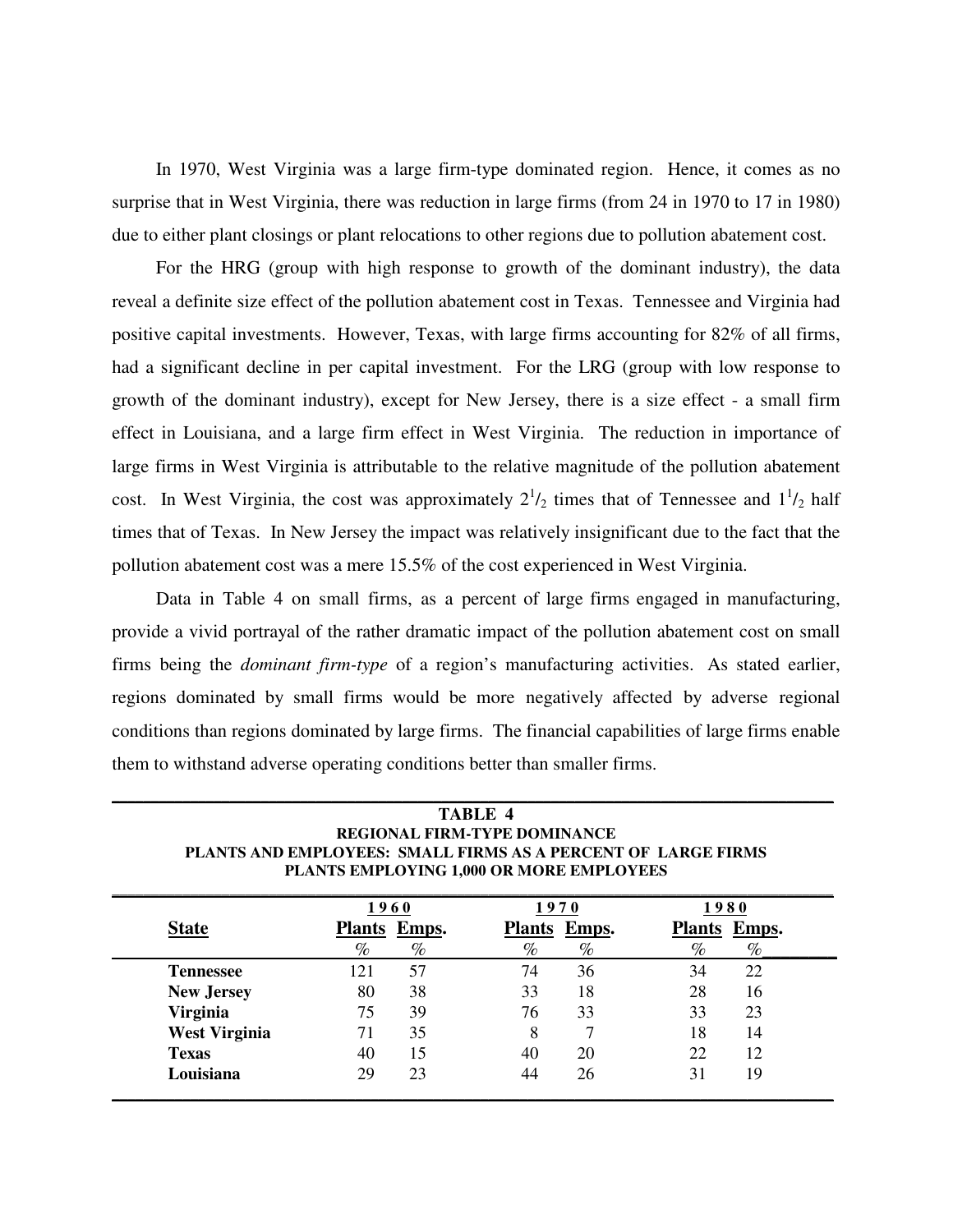#### **EXPLANATION OF VARIATIONS AS SUGGESTED BY THE HYPOTHESIS**

Data in Table 1 revealed regional variation in responsiveness to growth of the dominant industry. Since *manufacturing mix* may be a causal factor, it is necessary to look at states with significantly different total manufacturing value added growth rates in comparison to the growth rates of the dominant industry to determine if mix can explain the variation.

Both improving and deteriorating conditions that can be ascribed to firm-type dominance are disclosed in Table 3. The rank correlation for the growth rates for total manufacturing value added and chemical manufacturing data is .31, which is statistically insignificant. No significant correlation existed among the paired observations. Since manufacturing mix is not a sufficient condition for similarity in intra-region manufacturing linkage, it is argued that regional manufacturing growth is explainable by the *firm-type dominance* of regional manufacturing output.

Data in Table 5 provide further evidence to support the hypothesis; that is, variation (high versus low responsiveness) in regional performance may be explained in terms of the non-local (N/F) firm versus local firm dominance in a region (state). In the classification of firms as being a local or non-local firm, when in the few instances that the location of a firm's headquarters could not be determined from the available data, the firm was classified as non-local. This aspect of the classification process most likely leads to an understatement of the number of local firms.

The 1980 data on local versus non-local headquarters of the regional firms provide insight on the impact of *firm-type dominance*. Since Texas, New Jersey, Louisiana, and Tennessee (ranked third, fifth, seventh, and ninth respectively among 38 states based upon cumulative manufacturing capital expenditures for the period: 1960-1971[Salvary 1977:186]) are capital abundant states (states that experienced large amounts of financial capital flows), the lackadaisical responsiveness to the growth of the dominant industry (the low elasticity evidenced) in Louisiana and in New Jersey may be accounted for as noted in Table 6. In Panel C of Table 5, the four states were N/F firm-type dominated. Yet the responses of the supporting industries to the growth of the dominant industry (as reflected in the total manufacturing growth in those regions) were significantly different to those of Texas and Tennessee.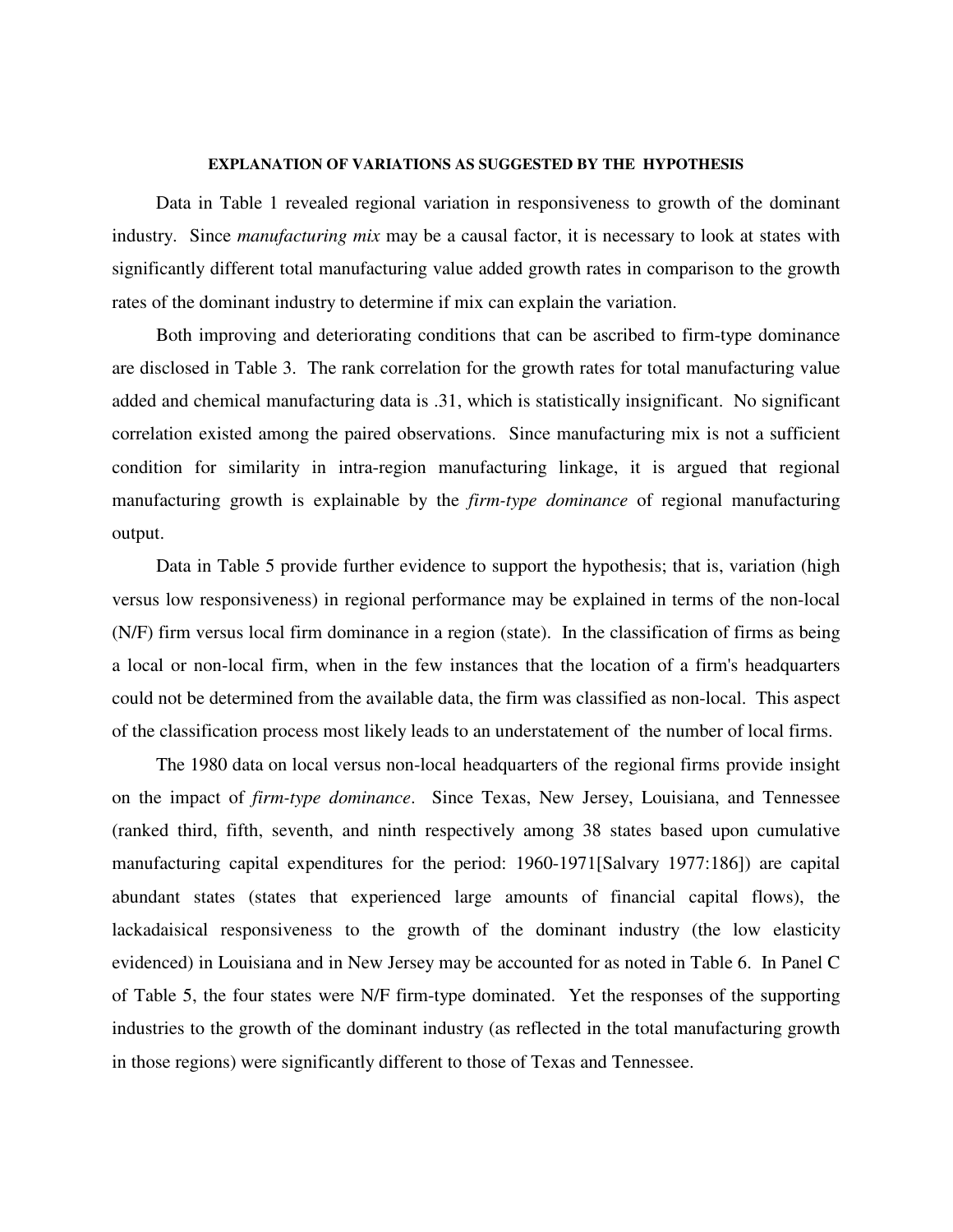| <b>Panel A: 1960</b> | All Firms           | Local        | Firms            |                |       | Non-local       | Firms          |
|----------------------|---------------------|--------------|------------------|----------------|-------|-----------------|----------------|
| <b>State</b>         | <b>Total Plants</b> | Total        | Large            | Small          | Total | Large           | Small          |
| New Jersey           | 117                 | 39 (33.3%)   | 8                | 31             | 78    | 57              | 21             |
| Tennessee            | 42                  | $11(26.2\%)$ | $\boldsymbol{0}$ | 11             | 31    | 19              | 12             |
| Texas                | 37                  | $10(27.0\%)$ | 5                | 5              | 27    | 22              | 5              |
| Virginia             | 35                  | 12 (34.3%)   | 3                | 9              | 23    | 17              | 6              |
| West Virginia        | 24                  | $3(12.5\%)$  | $\overline{2}$   | 1              | 21    | 12              | 9              |
| Louisiana            | 18                  | $1(5.5\%)$   | $\overline{0}$   | 1              | 17    | 14              | 3              |
| <b>Panel B: 1970</b> | All Firms           | Local        | Firms            |                |       | Non-local       | Firms          |
| State                | <b>Total Plants</b> | Total        | Large            | Small          | Total | Large           | Small          |
| New Jersey           | 109                 | 34 (31.1%)   | 19               | 15             | 75    | 63              | 12             |
| Texas                | 78                  | 27 (34.6%)   | 12               | 15             | 51    | 43              | 8              |
| Tennessee            | 68                  | 16 (23.5%)   | 3                | 13             | 52    | 36              | 16             |
| Virginia             | 60                  | 16(26.7%)    | 5                | 11             | 44    | 29              | 15             |
| Louisiana            | 26                  | $4(15.4\%)$  | 1                | 3              | 22    | 18              | $\overline{4}$ |
| West Virginia        | 26                  | $0(0.0\%)$   | $\overline{0}$   | $\overline{0}$ | 26    | 24              | $\overline{2}$ |
| <b>Panel C: 1980</b> | All Firms           | Local        | Firms            |                |       | Non-local Firms |                |
| <b>State</b>         | <b>Total Plants</b> | Total        | Large            | <b>Small</b>   | Total | Large           | Small          |
| New Jersey           | 106                 | 40 (37.8%)   | 31               | 9              | 66    | 52              | 14             |
| Texas                | 95                  | 35 (36.8%)   | 25               | 10             | 60    | 53              | 7              |
| Tennessee            | 67                  | 13 (20.0%)   | 5                | 8              | 54    | 45              | 9              |
| Virginia             | 56                  | 18 (32.1%)   | 10               | 8              | 38    | 32              | 6              |
| Louisiana            | 25                  | $5(20.0\%)$  | 3                | $\overline{2}$ | 20    | 16              | $\overline{4}$ |
| <b>West Virginia</b> | 20                  | $1(5.0\%)$   | 1                | $\bf{0}$       | 19    | 16              | 3              |

## **TABLE 5 REGIONAL FIRM TYPE DOMINANCE LOCAL VERSUS NONLOCAL FIRMS MANUFACTURING PLANTS (% of Plants Owned by Local Firms to Total Plants)**

**\_\_\_\_\_\_\_\_\_\_\_\_\_\_\_\_\_\_\_\_\_\_\_\_\_\_\_\_\_\_\_\_\_\_\_\_\_\_\_\_\_\_\_\_\_\_\_\_\_\_\_\_\_\_\_\_\_\_\_\_\_\_\_\_\_\_\_\_\_\_\_\_\_\_\_\_\_\_**

## **TABLE 6**

## **DISSIMILAR RESPONSES OF LARGE LOCAL AND N/F FIRM-TYPE DOMINANCE**

|              |                      |      | Elasticity/ |      | Growth Rate* of            |                           | Growth Rate* of      |
|--------------|----------------------|------|-------------|------|----------------------------|---------------------------|----------------------|
|              | Ten Year Cumulative  |      | Response    |      | <b>Total Manufacturing</b> |                           | <b>Total Capital</b> |
|              | Capital Expenditures |      | Coefficient |      | Value Added                |                           | Expenditures         |
| <b>State</b> | \$000,000            | Rank | $\%$        | $\%$ | Rank                       | $\%$                      | Rank                 |
| Texas        | 10,500               | 3    | .6621       | 7.8  | 3                          | 14.9                      | 3                    |
| New Jersey   | 6,718                |      | .3654       | 3.3  | 9                          | 8.6                       | 9                    |
| Louisiana    | 3,810                |      | .3871       | 7.1  | 4                          | 17.2                      |                      |
| Tennessee    | 3,600                | 9    | .8816       | 8.5  |                            | 14.1                      |                      |
|              |                      |      |             |      |                            | *Exponential Growth Rates |                      |

Source: Response Coefficient in Table 1 above - Remainder from Salvary [1977:186 - Table 82].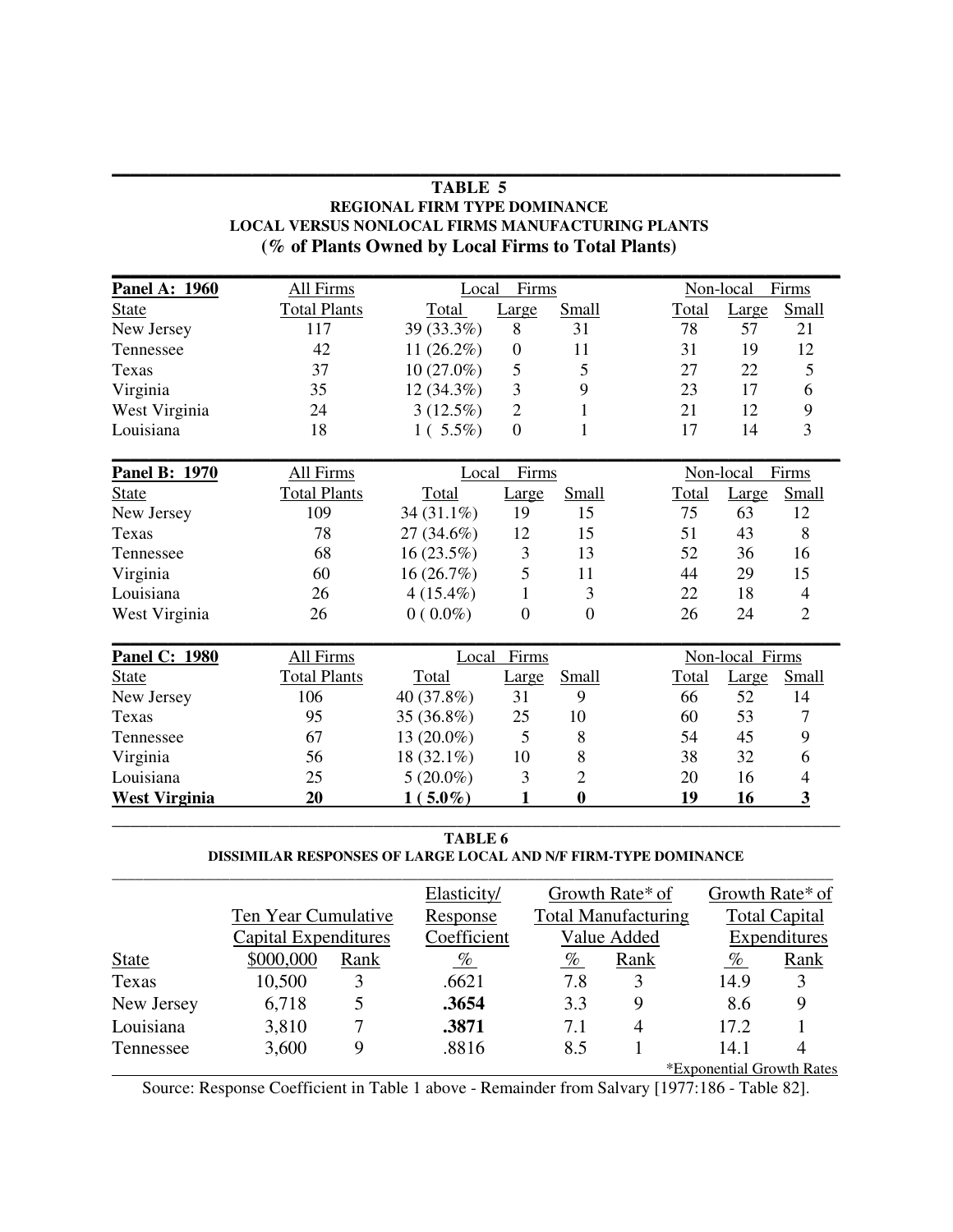Since manufacturing activities in Louisiana and New Jersey are dominated by large NF and local firms, the low elasticity evidenced would suggest that the leakage out of those regions is due to the failure of capital to flow to the firms in the supportive industries to enable them to expand (respond) pari-passu with the warranted growth fostered by the growth of the dominant industry. In particular, the low elasticity evidenced reveals that the leakage out of Louisiana is due primarily to horrendous pollution abatement cost. Consequently, the large (N/F and local) firms in Louisiana's supportive industries have simply relocated manufacturing operations to other regions. Increased demand brought about by the dominant industry is satisfied by the N/F firms either by expanding output of the supportive industries at branch plants in other regions to obtain internal economies of scale or by the construction of new plants in totally new regions.<sup>4</sup>

Another factor to be considered is the significant impact of foreign direct investment in US manufacturing. As noted by Coughlin [1992:17] "Foreign Direct Investment in the United States increased more than eleven-fold between 1977 and 1990." Table 7 [Coughlin 1992:17] provides data for 1980 and 1990 during which time the growth was five times. In that period 380 new foreign-owned plants were established in the US - 239 in the three industry regions: 102 - chemical industry region, 87 - electrical industry region, and 50 - food industry region. 76 of the 102 plants are located in states in which the chemical industry is *the dominant industry -*Tennessee 20, Texas 27, Virginia 17, New Jersey 7, Louisiana 4, and West Virginia 1; and the remaining 26 plants are located in states in which the chemical industry is not *the dominant* but the second most important industry, 18 in South Carolina and 8 in Alabama.

| <b>FOREIGN DIRECT INVESTMENT IN THE UNITED STATES BY INDUSTRY</b> |             | TABLE 7                      |          |         |
|-------------------------------------------------------------------|-------------|------------------------------|----------|---------|
|                                                                   |             | (Dollar Amounts in Billions) |          |         |
|                                                                   | <u>1980</u> |                              |          | 1990    |
| Industry                                                          | Level \$    | Share %                      | Level \$ | Share % |
| Manufacturing                                                     | 33.0        | 39.8                         | 160.0    | 39.6    |
| All Other Industries                                              | <u>50.0</u> | 60.2                         | 343.7    | 60.4    |
| Total                                                             | 83.0        | 100.0                        | 403.7    | 100.0   |

Table 8 provides the changes in manufacturing for 1987-1996 as compared to 1960-1971. The impact of foreign investment is readily noticeable in West Virginia.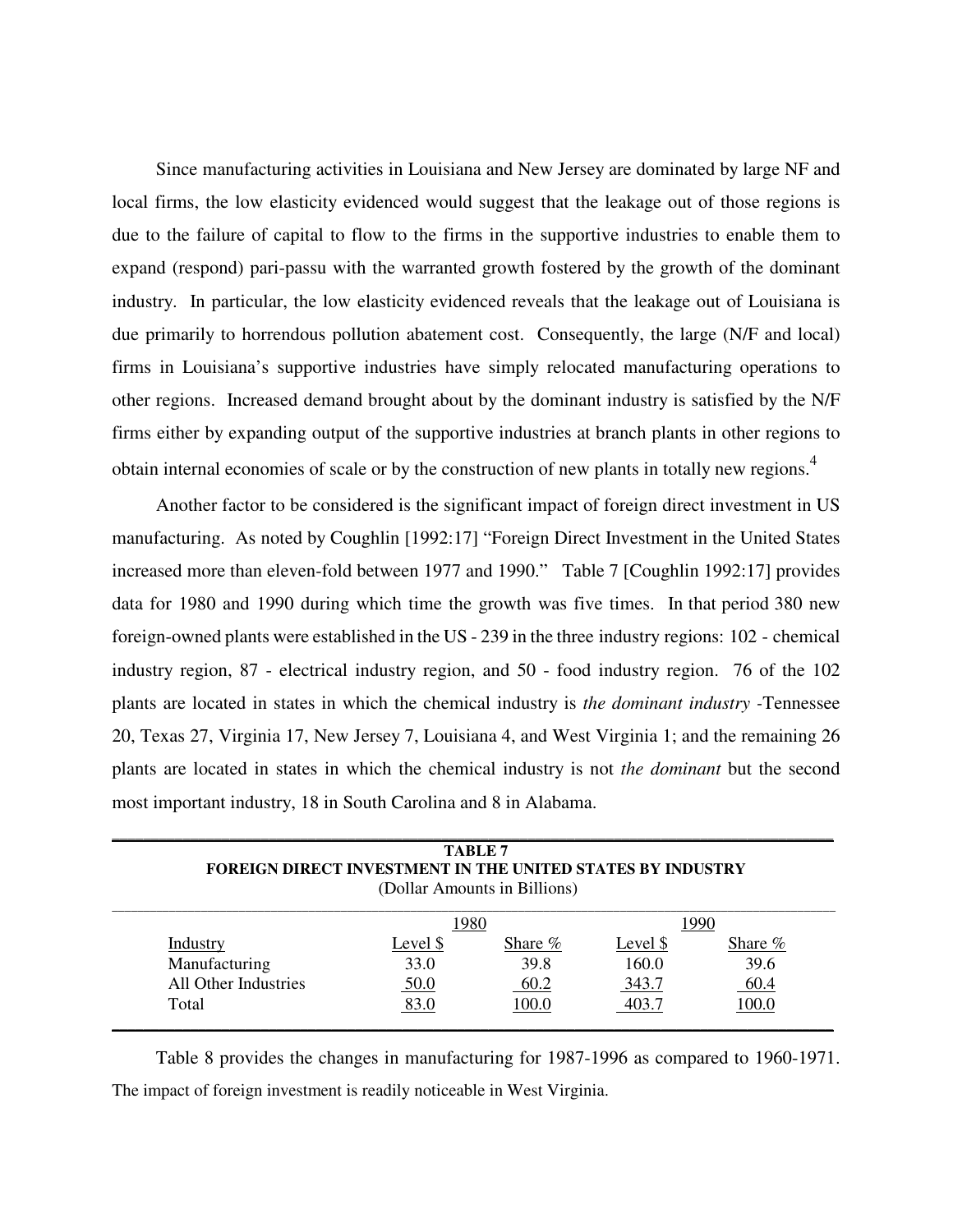## **TABLE 8 REGION AND INDUSTRY SPECIFIC MANUFACTURING VALUE ADDED EXPONENTIAL GROWTH RATES AND MANUFACTURING CAPITAL EXPENDITURES EXPONENTIAL GROWTH RATES FOR THE PERIODS 1960-1971 AND 1987-1996**

**\_\_\_\_\_\_\_\_\_\_\_\_\_\_\_\_\_\_\_\_\_\_\_\_\_\_\_\_\_\_\_\_\_\_\_\_\_\_\_\_\_\_\_\_\_\_\_\_\_\_\_\_\_\_\_\_\_\_\_\_\_\_\_\_\_\_\_\_\_\_\_\_\_\_\_\_\_\_\_\_\_\_\_\_\_\_\_\_\_\_\_\_\_\_\_\_\_\_\_\_\_\_**

|                                                                                                                                            |             |             | PANEL A: CHEMICAL INDUSTRY REGION          |             |                                                |             |
|--------------------------------------------------------------------------------------------------------------------------------------------|-------------|-------------|--------------------------------------------|-------------|------------------------------------------------|-------------|
| State/Region                                                                                                                               | <b>TMVA</b> | <b>CMVA</b> | <b>TMVA</b>                                | <b>CMVA</b> | <b>TMCE</b>                                    | <b>CMCE</b> |
|                                                                                                                                            | 1960-1971   | 1960-1971   | 1987-1996                                  | 1987-1996   | 1987-1996                                      | 1987-1996   |
| Tennessee                                                                                                                                  | 8.5         | 9.3         | 5.8                                        | 3.3         | 4.0                                            | 1.9         |
| Texas                                                                                                                                      | 7.8         | 9.3         | 6.1                                        | 3.2         | 9.3                                            | 7.4         |
| Alabama*                                                                                                                                   | 7.6         | 16.5        | 4.7                                        | 9.0         | 5.3                                            | 9.3         |
| South Carolina*                                                                                                                            | 7.6         | 10.6        | 6.2                                        | 7.9         | 4.7                                            | 7.6         |
| Louisiana                                                                                                                                  | 7.1         | 13.3        | 4.3                                        | 3.5         | 7.0                                            | 6.9         |
| Virginia                                                                                                                                   | 5.9         | 6.5         | $\overline{5.1}$                           | 4.0         | 6.1                                            | 5.3         |
| New Jersey                                                                                                                                 | 3.3         | 9.7         | $\frac{1.5}{5.2}$                          | 1.9         | 0.8                                            | 0.5         |
| West Virginia                                                                                                                              | 2.8         | 5.0         |                                            | 8.1         | 4.4                                            | 5.1         |
| *Chemical industry is second most important industry but not the dominant industry. TM= Total Manufacturing CM= Chemical Manufacturing     |             |             |                                            |             |                                                |             |
|                                                                                                                                            |             |             | <b>PANEL B: ELECTRICAL INDUSTRY REGION</b> |             |                                                |             |
| State/Region                                                                                                                               | <b>TMVA</b> | <b>EMVA</b> | <b>TMVA</b>                                | <b>EMVA</b> | <b>TMCE</b>                                    | <b>EMCE</b> |
|                                                                                                                                            | 1960-1971   | 1960-1971   | 1987-1996                                  | 1987-1996   | 1987-1996                                      | 1987-1996   |
| Kentucky*                                                                                                                                  | 8.3         | 14.1        | 17.3                                       | (1.1)       | 8.1                                            | 6.8         |
| California*                                                                                                                                | 5.2         | 9.5         | 3.5                                        | 9.2         | 5.5                                            | 12.1        |
| New Hampshire                                                                                                                              | 4.8         | 9.5         | 4.2                                        | 13.5        | 4.4                                            | 8.8         |
| Indiana                                                                                                                                    | 4.8         | 8.7         | 5.3                                        | 1.8         | 3.5                                            | 1.3         |
| Illinois*                                                                                                                                  | 4.3         | 6.5         | 4.6                                        | 7.3         | 5.4                                            | 6.8         |
| Connecticut*                                                                                                                               | 3.6         | 5.4         | 1.2                                        | 2.0         | 3.4                                            | 7.1         |
| Massachusetts                                                                                                                              | 2.7         | 5.5         | 2.4                                        | 5.0         | 3.9                                            | 4.6         |
| *Electrical industry is second most important industry but not the dominant industry. TM= Total Manufacturing EM= Electrical Manufacturing |             |             |                                            |             |                                                |             |
|                                                                                                                                            |             |             | PANEL C: FOOD INDUSTRY RERION              |             |                                                |             |
| State/Region                                                                                                                               | <b>TMVA</b> | <b>FMVA</b> | <b>TMVA</b>                                | <b>FMVA</b> | <b>TMCE</b>                                    | <b>FMCE</b> |
|                                                                                                                                            | 1960-1971   | 1960-1971   | 1987-1996                                  | 1987-1996   | 1987-1996                                      | 1987-1996   |
| Florida                                                                                                                                    | 9.1         | 10.2        | 4.1                                        | 2.7         | 3.2                                            | 1.9         |
| Georgia*                                                                                                                                   | 8.1         | 5.4         | 5.2                                        | 7.5         | 4.4                                            | 8.8         |
| Iowa                                                                                                                                       | 6.3         | 5.5         | 6.7                                        | 6.2         | 9.4                                            | 6.6         |
| Minnesota                                                                                                                                  | 6.1         | 2.8         | 4.3                                        | 5.6         | 5.4                                            | 9.5         |
| Colorado                                                                                                                                   | 6.0         | 6.9         | 5.7                                        | 5.5         | 10.0                                           | 3.3         |
| Missouri*                                                                                                                                  | 5.0         | 2.6         | 4.6                                        | 7.4         | 7.4                                            | 6.2         |
| Wisconsin*                                                                                                                                 | 4.1         | 4.1         | 6.0                                        | 3.9         | 7.4                                            | 7.8         |
| * Food industry is the second most important industry but not the dominant industry.                                                       |             |             |                                            |             | TM= Total Manufacturing FM= Food Manufacturing |             |

VA = Value Added CE = Capital Expenditures

CM = Chemical Manufacturing EM = Electrical Manufacturing FM = Food Manufacturing .

In the chemical industry region, based on ranking in terms of *Share of Plants/Gross State Produc*t [Coughlin and Segev 2000:Table 1], South Carolina (rank #2), Tennessee (rank #4), and Virginia (rank #10) benefited immensely in that order from new foreign plants. Texas (rank #18)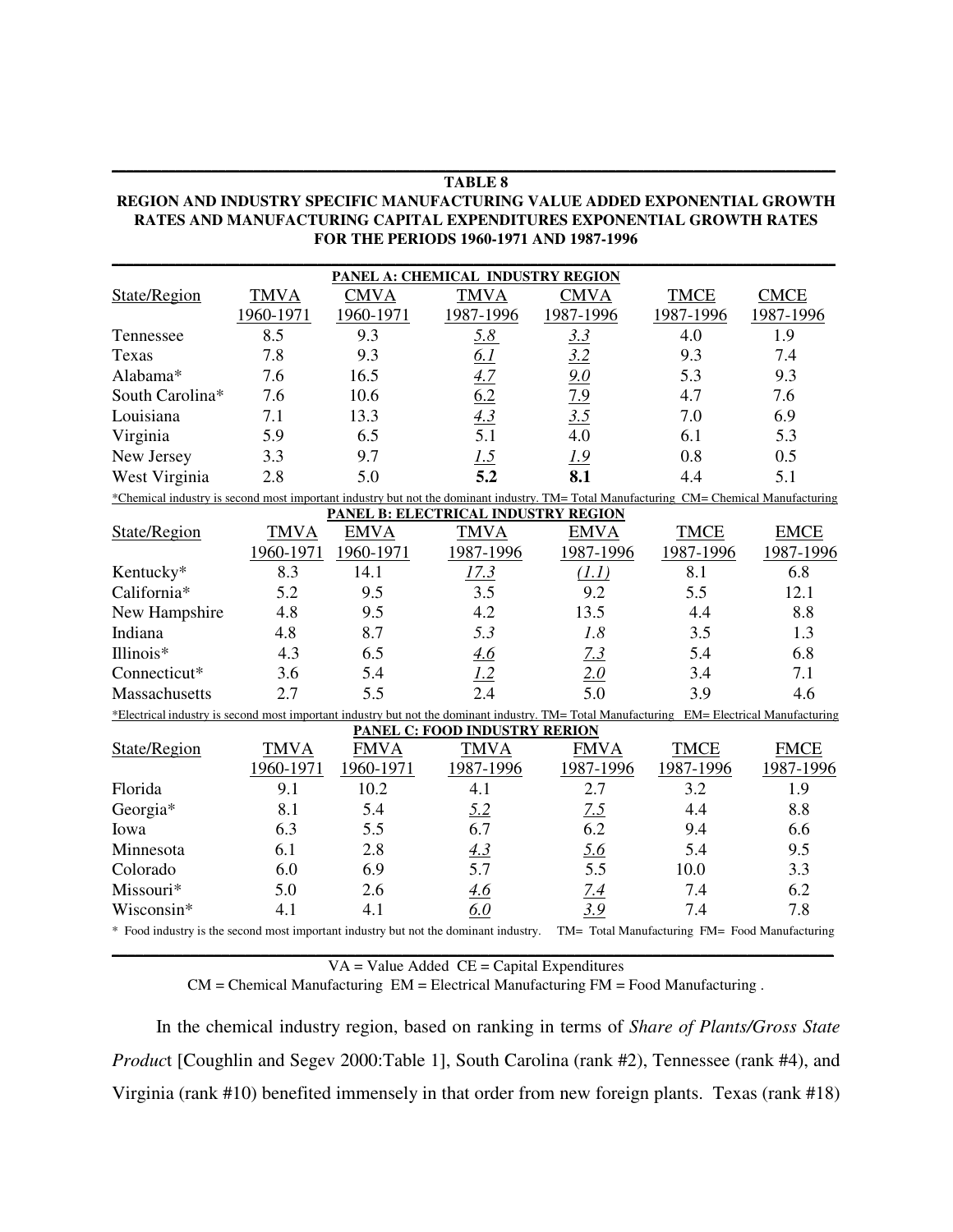also benefited significantly but to a lesser extent than the three states mentioned above. This finding is not surprising as Coughlin [1992:27] noted: the chemical industry is controlled by foreign firms. In addition, other states belonging to other industry regions with very high rankings were significant beneficiaries. In the electrical industry region, Kentucky, in which chemical manufacturing is fourth in importance, was ranked #1, and Indiana, in which chemical manufacturing is also fourth in importance, was ranked #7. In the food industry region, Iowa, in which chemical manufacturing is fourth in importance, was ranked #8, and Georgia, in which chemical manufacturing is third in importance, was ranked #9.

Apart from a decline in manufacturing employment in the national economy, the data *underlined and in script* in Table 8 are suggestive of the significant structural shift during the 1980s in manufacturing *across states* and the composition of manufacturing *within states*. This combination of occurrence can be attributed to both international trade as noted by Bauer and Eberts [1990] and direct foreign investment in US manufacturing as documented by Coughlin and Segev [2000] and Coughlin [1992]

#### **SUMMARY**

This paper suggests that regions can be classified by firm-type (national/foreign or local) dominance of manufacturing output. This distinction is important for policy analysis, since two critical variables (capital availability and location decision) can be identified with regional output modeling. The impact on a particular region of these two variables depends upon the *firm-type dominance* of that region's manufacturing output. This paper draws upon the *dominant industry model* which has established that: (1) in any given region, there is a dominant industry (the industry which is the driving force of the region), and (2) the manufacturing growth of a region is linked to the growth of the region's dominant industry.

An *industry region construct* (a region in economic space consisting of *state regions*  having the same dominant industry) is used to enable the observation of the varying response patterns to the dominant industry. Leakage of manufacturing output from a state region, due to the inability of a region's supportive industries to respond to the growth of the dominant industry, can be explained by the firm-type dominance hypothesis. *Elasticity coefficients* of the state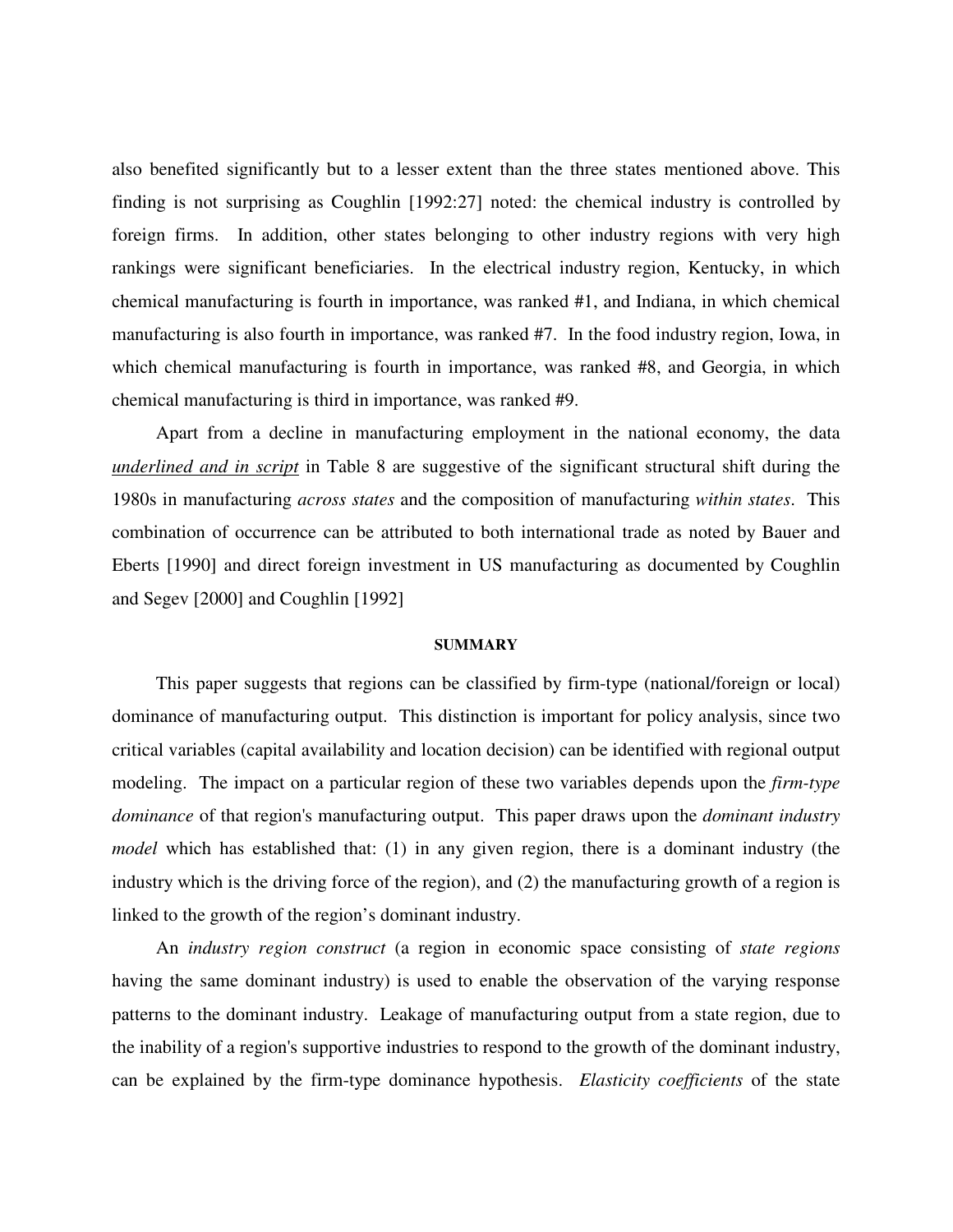regions within an industry region are utilized to measure a region's responsiveness to the dominant industry. The elasticity coefficients (responsiveness) of the individual state regions' manufacturing output to growth of the region's dominant industry can be used by regional policymakers to assess the feasibility of manufacturing diversification policies a la portfolio theory. Low responsiveness of supportive industries producing regional shifts in manufacturing is identifiable with: (a) the unavailability of capital due to local firm-type dominance or (b) the out of region location decision of the supportive industries' expansion due to national/foreign firm-type dominance.

## **LIMITATIONS AND CONCLUSION**

Given the limited amount of data employed in testing the hypothesis, the results only provide some preliminary findings, which are subject to further verification. This study did not attempt to assess the impact of foreign imports in the displacement of domestic output, thereby decreasing domestic production. The impact of this variable has to be given full consideration in policy analysis and development. Future research should focus on: (a) calibrating the model with spatial data by expanding the number of industry regions, (b) changing the definition of large firm size from the \$100 million to \$1 billion in sales, (c) assessing the regional displacement impact of foreign imports, and (c) subjecting the hypothesis to rigorous statistical testing.

The preliminary findings suggest that, assuming portfolio theory is feasible, firm-type dominance should be considered when implementing a diversification policy. Since there are far more important determinants of industrial location than tax-breaks, a region should not expect that a tax-break will induce firms to locate future manufacturing expansion in that region. Owing to their friendly manufacturing environments - infrastructure, research facilities, trained labour force, educational facilities, and other public goods - many state-regions have benefited from foreign direct investment. If an appropriate operating environment is established in a region, N/F firms will invite themselves into the region. Apparently analysis utilizing the Firm-Type Dominance/Industry Region Model could provide a sound basis for understanding regional manufacturing problems and aid in the formulation of relevant fiscal policies at the regional and federal levels of government.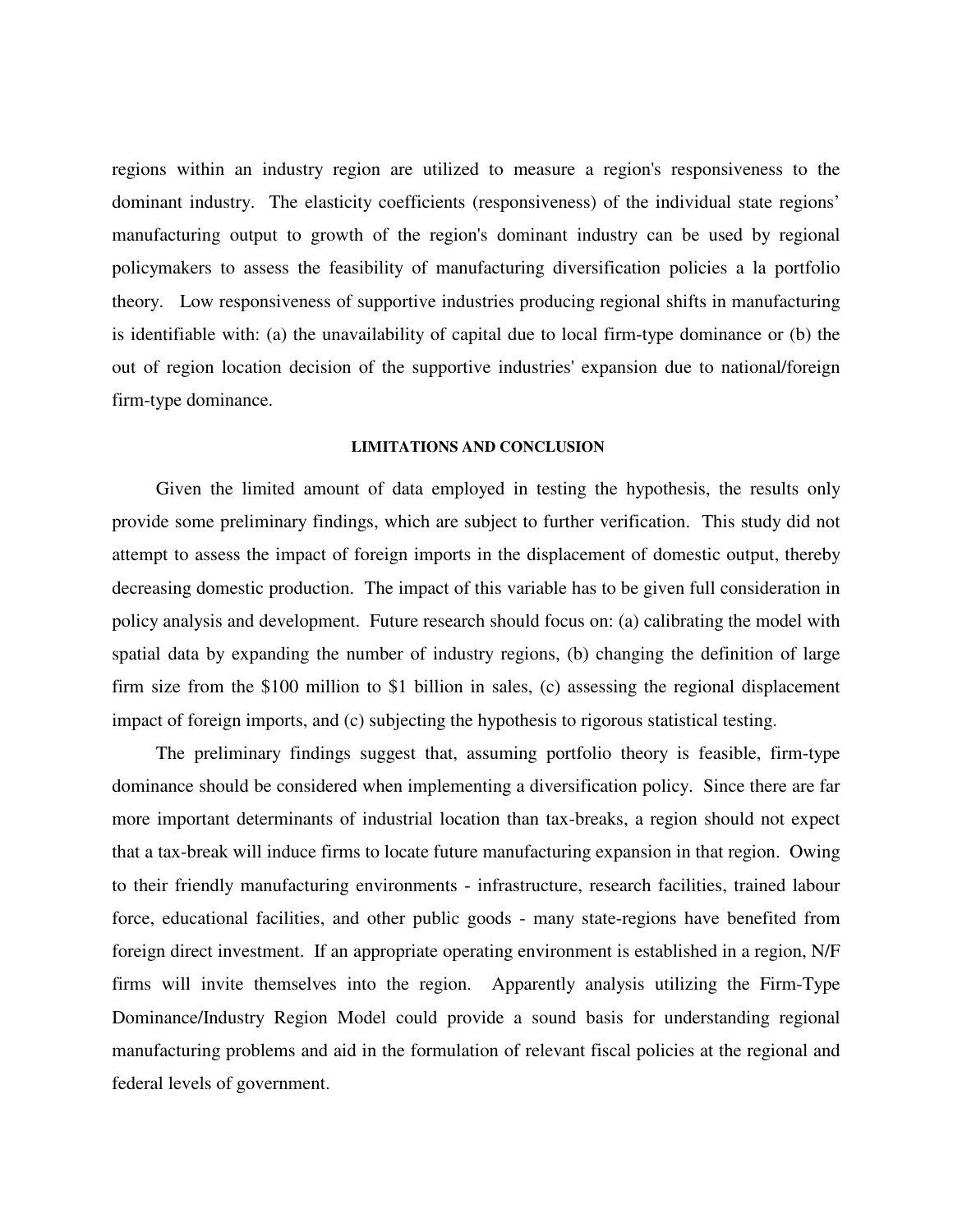#### **ENDNOTES**

- $1$  In one study of the influences on patterns of industrial location, McHone [1984] recognized the limitation of the SMSA and the significance of the state as the region in this setting. Accordingly, McHone [1984] limited his observations to SMSAs that straddled more than one state to determine the impact of incentives on locational decisions. hUallachain [1989:1205] empirical study focused on economies of scale and as such justifies the use of the metropolitan statistical area as "the appropriate geographical scale for testing models of growth ... ."
- 2 Both Richardson [1978] and Gerking and Isserman [1981:465] are advocates of the integrated approach.
- 3 Overlapping concentric zones, which are comprised of a few contiguous regions and influence transportation-dependent industry location, are created by the transportation networks.
- 4 According to Moriarty [1991:1576], in 1982 76% of the US manufacturing workforce was employed by multi-plant firms; whereas in 1947 the portion employed by multi-plant firms was 56%.

#### **BIBLIOGRAPHY**

- Bauer, Paul W. and Eberts, Randall W. (1990) "Exports and Regional Economic Restructuring." *Journal of Regional Analysis and Policy* (20.No1).
- Brittain, John A. (1966) *Corporate Dividend Policy*. Washington, D.C.: Brookings Institution.
- Bremmer, Dale S. and Kesselring, Randall G. (1993) "The Determinants of Regional Manufacturing Investment: A Simultaneous Equations Approach." *Journal of Regional and Policy Analysis* 23 No.2.
- Burrows, James C.; Metcalf, Charles E.; and Kaler, John B. (1971) *Industrial Location in the United States*. Lexington, Massachusetts: D. C. Heath and Company.
- Business Week. (1976) "The Second War Between the States." *Business Week* (May 17).
- Carlton, Dennis W. (1983) "The Location and Employment Choices of New Firms: An Econometric Model with Discrete and Continuous Endogenous Variables." *Review of Economics and Statistics* (August).
- Committee of New England of the National Planning Association. (1954) *The Economic State of New England*. New Haven: Yale University Press.
- Conroy, Michael E. (1975) *Regional Economic Growth: Diversification and Control*. New York; Washington; London: Praeger Publisher.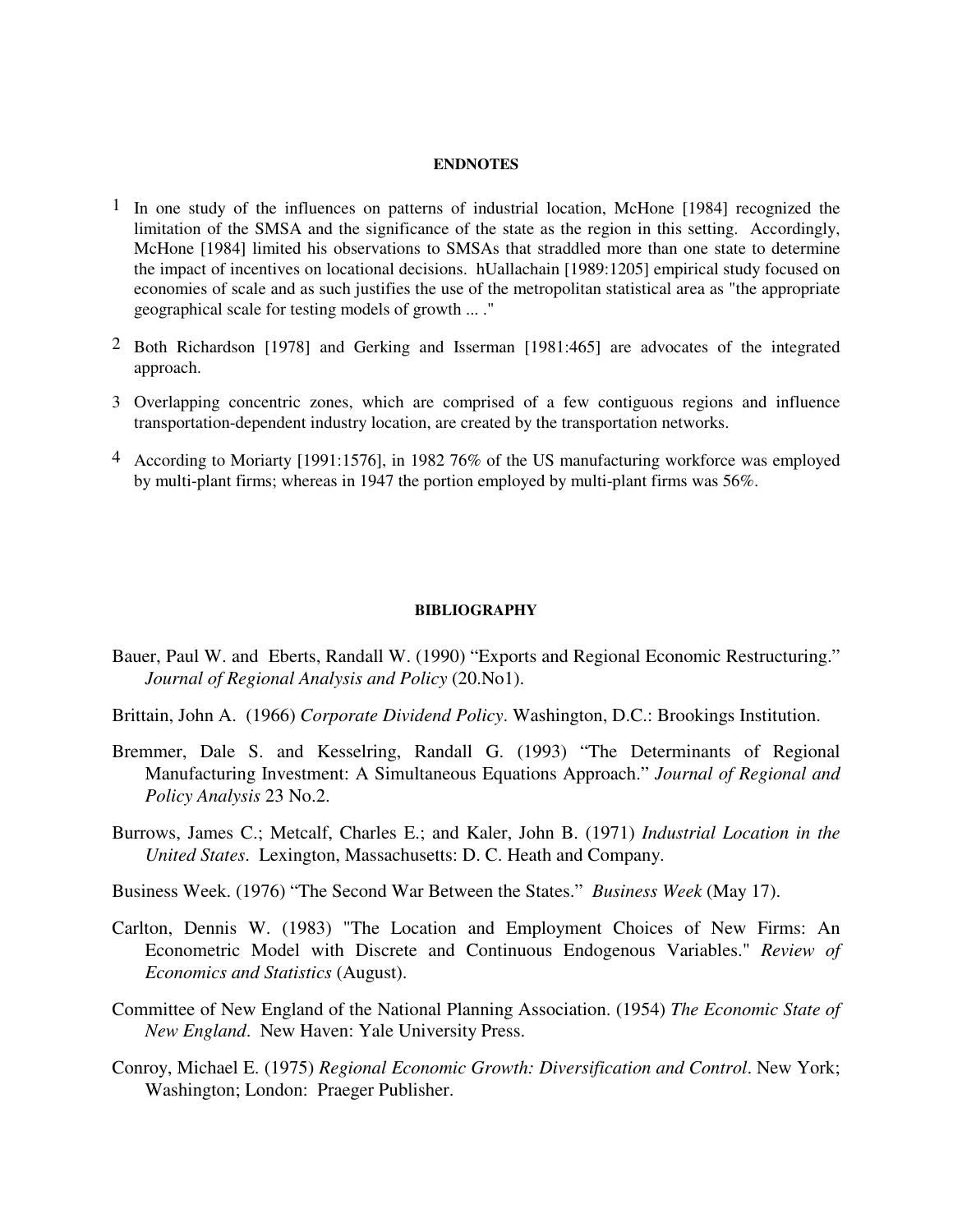- Cottle, Sidney and Whitman, Tate. (1959) *Corporate Earning Power and Market Valuation 1935-1955.* Durham, North Carolina: Duke University Press.
- Coughlin, Cletus C. (1992) "Foreign-owned companies in the United States: malign or benign?" *Federal Reserve Bank of St. Louis Review* (May 1)**.**

Coughlin, Cletus and Segev, Eran. (2000) "Location Determinants of New Foreign-Owned Manufacturing Plants" *Journal of Regional Science* (V.40 No.2).

Donaldson, Gordon. (1961) *Corporate Debt Capacity*. Boston: Harvard University Press.

Drobovolsky, Sergei P. (1951) *Corporate Income Retention 1915-1943.* New York: National Bureau of Economic Research, Inc.

Dun & Bradstreet. (1987) *Million Dollar Directory.* Parsippany, New Jersey: Dun & Bradstreet.

\_\_\_\_\_\_\_\_\_\_\_\_\_\_. (1980) *Million Dollar Directory.* Parsippany, New Jersey: Dun & Bradstreet.

\_\_\_\_\_\_\_\_\_\_\_\_\_\_. (1971) *Million Dollar Directory.* Parsippany, New Jersey: Dun & Bradstreet.

\_\_\_\_\_\_\_\_\_\_\_\_\_\_. (1964) *Million Dollar Directory.* Parsippany, New Jersey: Dun & Bradstreet.

- Engerman, S. "Regional Aspects of Stabilization Policy." (1965) *Essays in Fiscal Federalism*. Edited by R.A. Musgrave. The Brookings Institution as cited in Regional Analysis. Edited by L. Needleman. Middlesex, England: Penguin Books, Ltd., 1968.
- Ersenkal, Caryl R. and Dillman, B. L. (1984) "The Product Cycle and Shifts in the Location of Manufacturing." *Journal of Regional and Policy Analysis* (14 No.1):30-39.
- Feiock, Richard and Rowland, C. K. (1990) "Environmental Regulation and Economic Developmen: The Movement of Chemical Production among States." *Western Political Quarterly* (September): 561-576.
- Fotheringham, A. Stewart. (1985) "Modeling Firms: Locational Choices and Core-Periphery Growth." *Growth and Change* 16: 13-16.
- Gerking, Shelby D. and Isserman, Andrew M. (1981) "Bifurcation and the Time Pattern of Impacts in the Economic Base Model." *Journal of Regional Science* 21:451-467.
- Grose, Andrew P. (1993) "The Pros and Cons of Investment Incentives: How Do You Know You Get What You Pay For?" *Spectrum* (Summer): 21-28.
- Hamberg, Daniel. (1971) *Models of Economic Growth*. New York; London: Harper & Row.
	- \_\_\_\_\_\_\_\_. (1956) *Economic Growth and Instability*. New York: W.W. Norton & Company Inc.
- Helms, L. Jay. (1985) "The Effect of State and Local Taxes on Economic Growth: A Time Series-Cross Section Approach." *Review of Economics and Statistics* (November).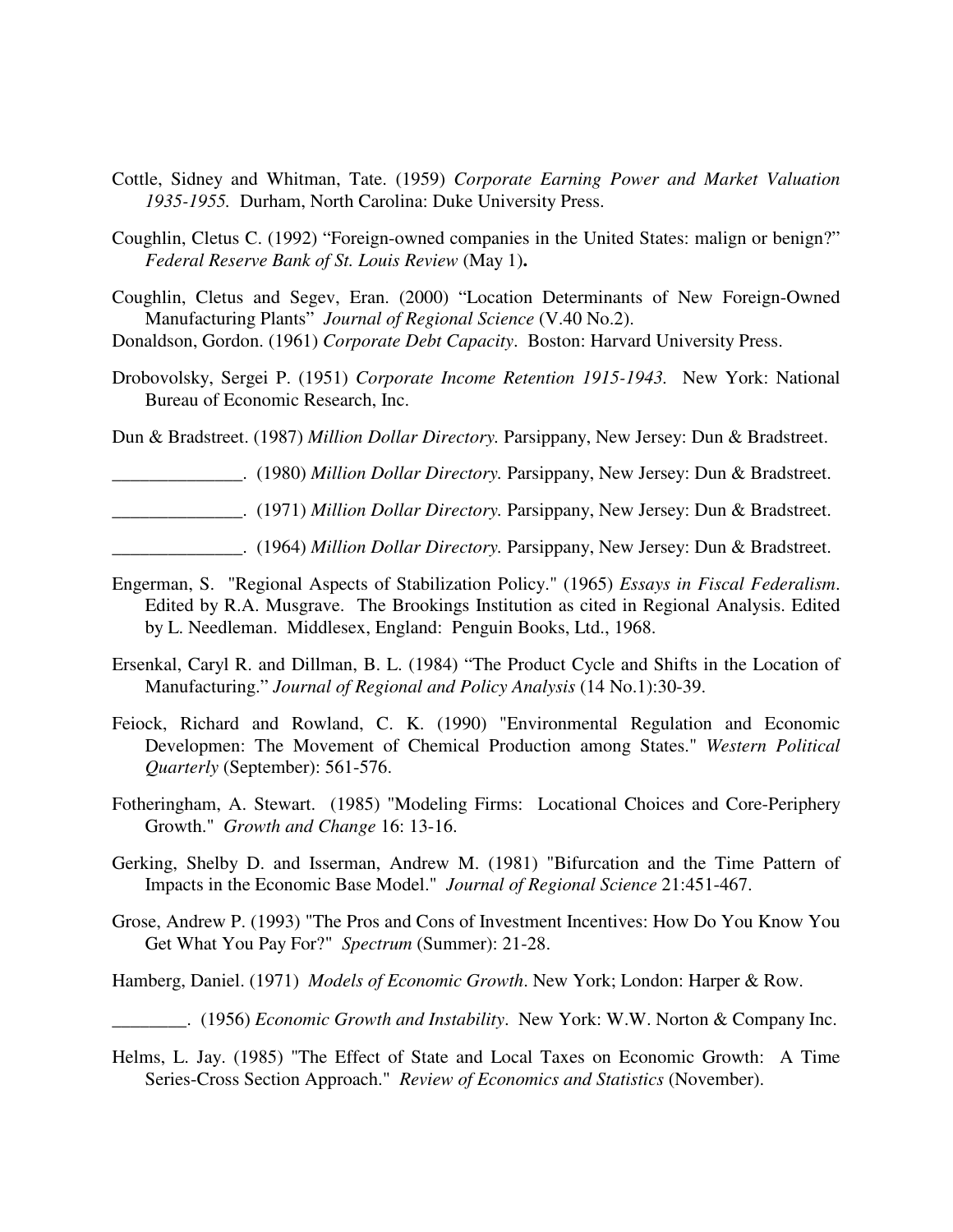- hUallachain, B. O. (1990) "The Location of US Manufacturing: Some Empirical Evidence on Recent Geographical Shifts." *Environment and Planning A*. 22:1205-1222.
- Kalecki, M. (1954) *Theory of Economic Dynamics*. London: George Allen & Unwin.
- Lintner, John. (1949) *Corporate Profits in Perspective*. Washington, D.C.: American Enterprise Association, Inc.
- Marketing Economics Institute*.* (1960) *Key Plants Manufacturing Marketing Directory: 40,000 Plants with 100 or more Employees*. New York: Marketing Economics Institute.
	- \_\_\_\_\_\_\_\_\_. (1969/1970) *Key Plants Manufacturing Marketing Directory*. New York: Marketing Economics Institute.
- \_\_\_\_\_\_\_\_\_\_\_\_\_\_. (1979/1980) *Key Plants Manufacturing Marketing Directory*. New York: Marketing Economics Institute.
- McHone, W. Warren. (1984) "State Industrial Development Incentives and Employment Growth in Multistate SMSAs." *Growth and Change* 15:8-15.
- Meyer, John R. and Kuh, Edwin. (1959) *The Investment Decision An Empirical Study*. Cambridge, Massachusetts: Harvard University Press.
- Moriarty, B. M. (1991) "Urban Systems, Industrial Restructuring, and the Spatial-Temporal Diffusion of Manufacturing Employment." *Environment and Planning A* 23:1571-1588.
- Perroux, Francois. "Note on the Concept of 'Growth Poles' ". (1955) (Translated from French: "Note sure la Notion de'pole de croissance." *Economie Appliquee* as cited in *Regional Economics: Theory and Practice*. Edited by David L. McKee, Robert D. Dean and William Leahy. New York: The Free Press. London: Collier Macmillan Limited, 1970.
- Richardson, Harry W. (1978) "The State of Regional Economics: A Survey Article." *International Regional Science Review* (Fall).
- Rosengren, Eric S. (1990) "How Diversified is New England?" *New England Economic Review* (Nov./Dec.).
- Rumelt, Richard P. (1974) *Strategy, Structure and Economic Performance*. Cambridge, Massachusetts: Harvard University Press.
- Salvary, Stanley C. W. (2004) "The Neoclassical Model, Corporate Retained Earnings, and the Regional Flows of Financial Capital." *EconPapers*. RePEc:wpa:wuwpur:0410007.

\_\_\_\_\_\_\_\_\_\_\_\_\_\_. (1987 "An Empirical Test of the Dominant Industry Hypothesis: Some Preliminary Evidence." *Regional Science Perspectives* (17:1).

\_\_\_\_\_\_\_\_\_\_\_\_\_\_. (1977) *Regional Manufacturing Economic Growth: An Empirical Analysis of*